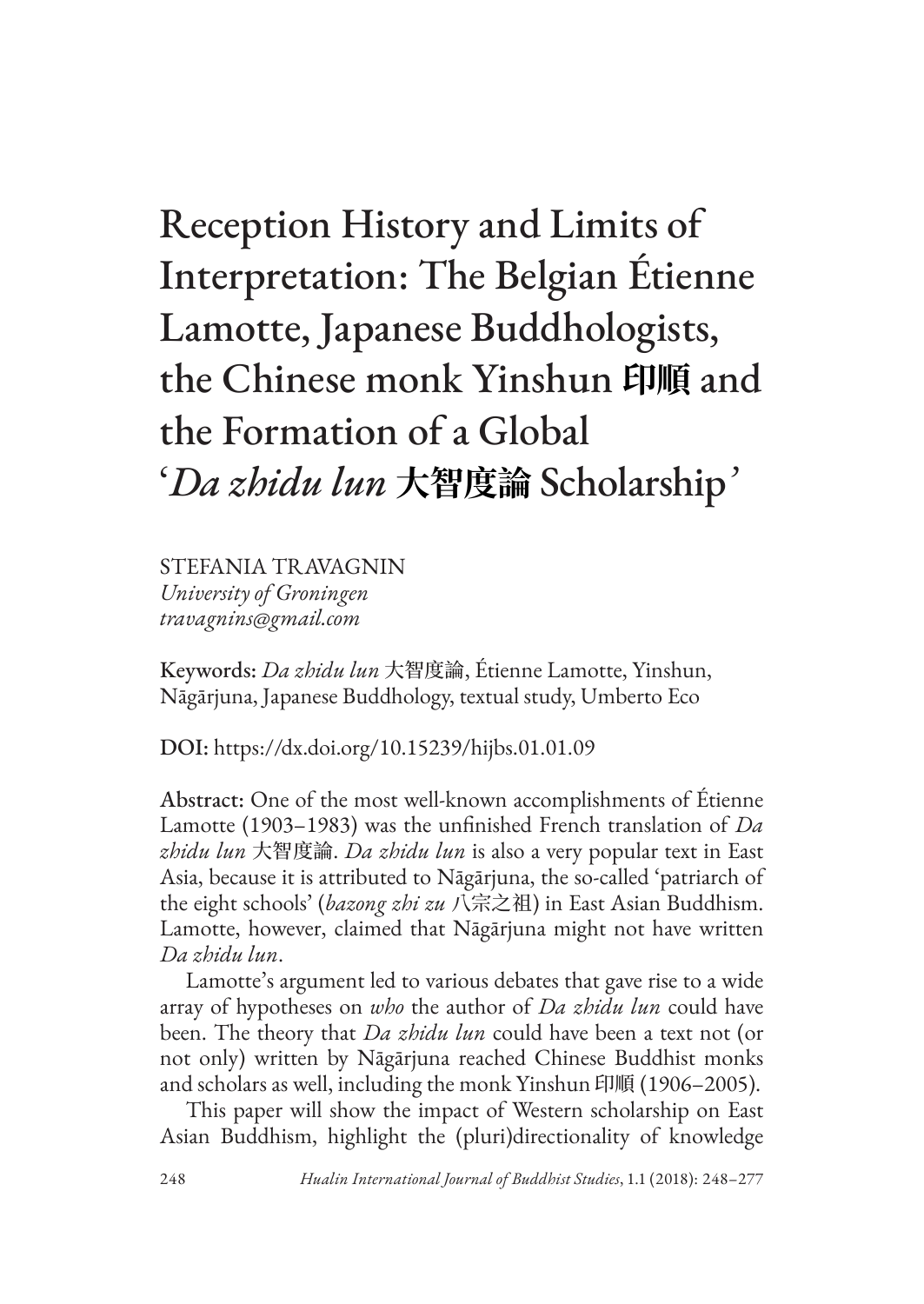transfer, and demonstrate relevance and potentiality of the dialogue between East and West for the advancement of Buddhist learning. Finally, Umberto Eco's concepts of 'empirical reader' and 'model reader' will serve to understand this Buddhist textual debate from the wider perspective of textual interpretation and reception history.

#### Introduction: Academic Networks and the Limits of Interpretation

The twentieth century witnessed the creation and development of the academic field of Buddhist studies in the West. Within the Western world, Europeans were the first to begin defining the initial steps in this domain. In fact, during the first half of the twentieth-century, Europe recorded the production of translations, monographs on history and culture, and manuals on disciplinary approaches that were intended to form the first Western library on Buddhism, including the East Asian tradition. All of these works provided an *interpretation* of the Buddhist East Asia that was crucial not only for the development of the field in Europe, but also for the tension and further exchange with East Asian scholarship.

To begin with, we cannot really talk of an 'European' scholarship, but rather of single scholars who created schools and lineages around themselves, each a patriarch of a scholarly network. These scholarly networks have evolved, either independently or through communication and mutual influence. Scholarship identity should be conceived as person-based rather than region-based. Moreover, some of these scholarly networks went beyond the European borders and reached the very East Asian areas they were interpreting. In other words, the literature produced by certain Europe-based circles also came to affect secondary literature produced in the context of East Asia. This is the point where scholarly networks pass from being isolated and regional to converge and create patterns of integration, form new cross-border networks, and thus complete the full cycle of knowledge transfer.

Within this process of exchange, tension and fusion among scholarly networks, we detect a game between *interpretations*. Those interpretation endeavours may be, by nature, problematic. Important to understanding this is Umberto Eco's extensive argumentation on tex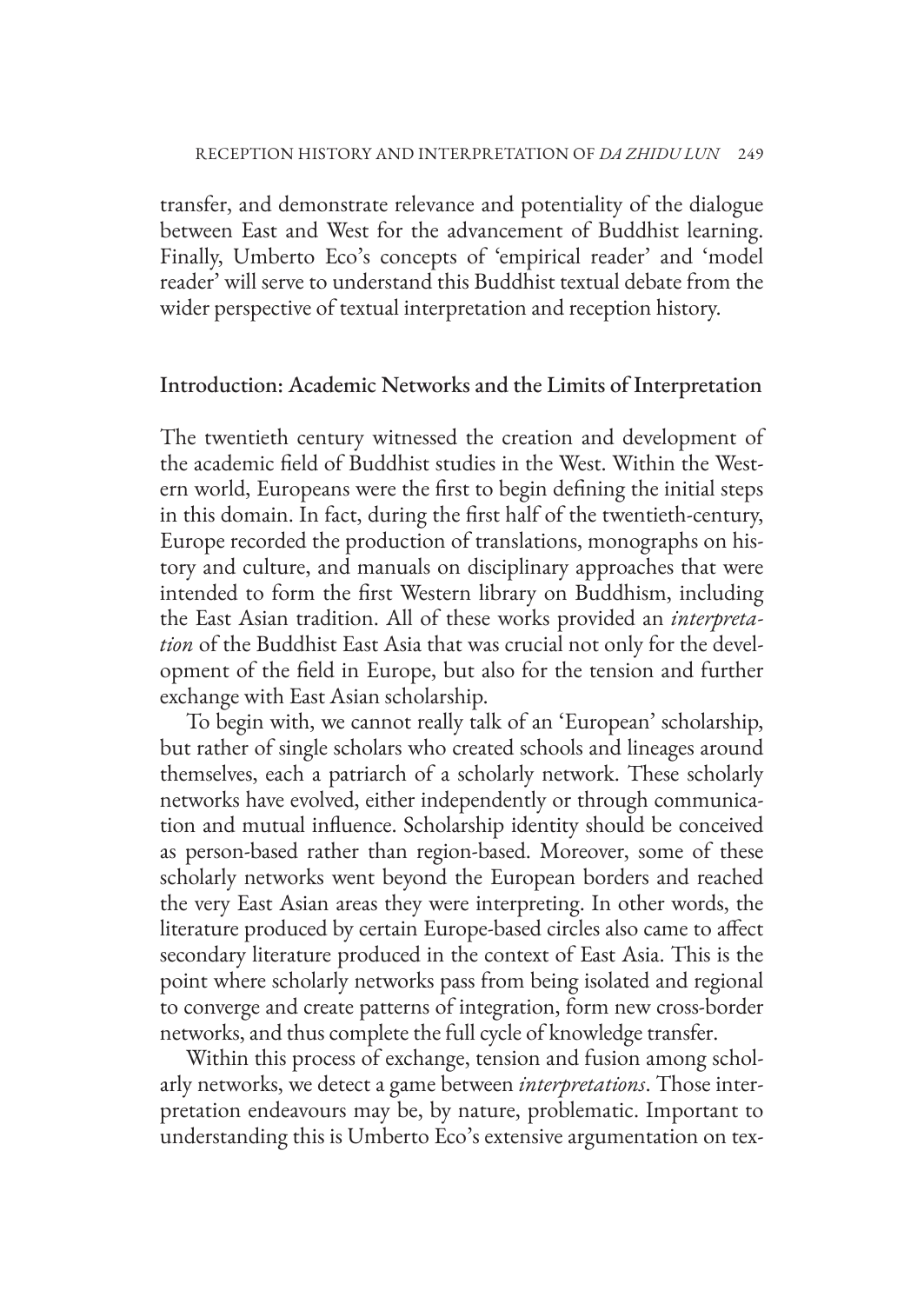tual interpretation, its limits and dangers of 'overinterpretation', and the (often) difficult relations between author, text and reader in the making of the interpretations. Eco's distinction between 'empirical reader' and 'model reader' is a good reference point for this analysis of a range of interpretations of the same text or context, and helps to rearrange those from an analytical perspective.<sup>1</sup>

This study will focus on these endeavours of interpretation and trans-regional scholarly networks by focusing on the case study of Étienne Lamotte's writings on Buddhist history, especially his translation and interpretation of *Da zhidu lun* 大智度論 [*The Treatise on the Great Perfection of Wisdom*],<sup>2</sup> and the reception and responses that Lamotte's work received in East Asia, particularly in Taiwan.

Étienne Lamotte (1903–1983) was a Belgian Catholic priest, an expert of Greek philology and, at the same time, an eminent scholar of history and scriptures of Indian Buddhism. One of his most wellknown accomplishments, which was unfortunately left unfinished, is the French translation of *Da zhidu lun*. This scripture is supposedly the Chinese version of a (lost) Sanskrit version, *Mahāprajñāpāramitōpadeśa*. <sup>3</sup> *Da zhidu lun* is a very popular text in East Asia because it is attributed to Nāgārjuna, the so-called 'patriarch of the eight schools' (*bazong zhi zu* 八宗之祖) in East Asian Buddhism. Lamotte, however, claimed that Nāgārjuna might not have written *Da zhidu lun*.

Lamotte's theory received attention, and consensus, from other

See Eco, 'Interpretation and history', 23-44; 'Overinterpreting texts', 45–56; the first chapter of *The limits of Interpretation*.

<sup>2</sup> This chapter will use the Chinese title of the text, *Da zhidu lun* (*T* no. 1509, 25), throughout the text, since at the present time we have only the Chinese version in hand, and it is to the Chinese version that the textual discourses highlighted in this chapter refer to.

<sup>3</sup> *Da zhidu lun* has been often regarded as the Chinese translation of a lost manuscript that was titled in Sanskrit as either *Mahāprajñāpāramitāśāstra* or *Mahāprajñāpāramitōpadeśa*. In case of reference to the possible Sanskrit original, this study chose to adopt the latter instead of the former title, in line with the recent tendency in Buddhist studies.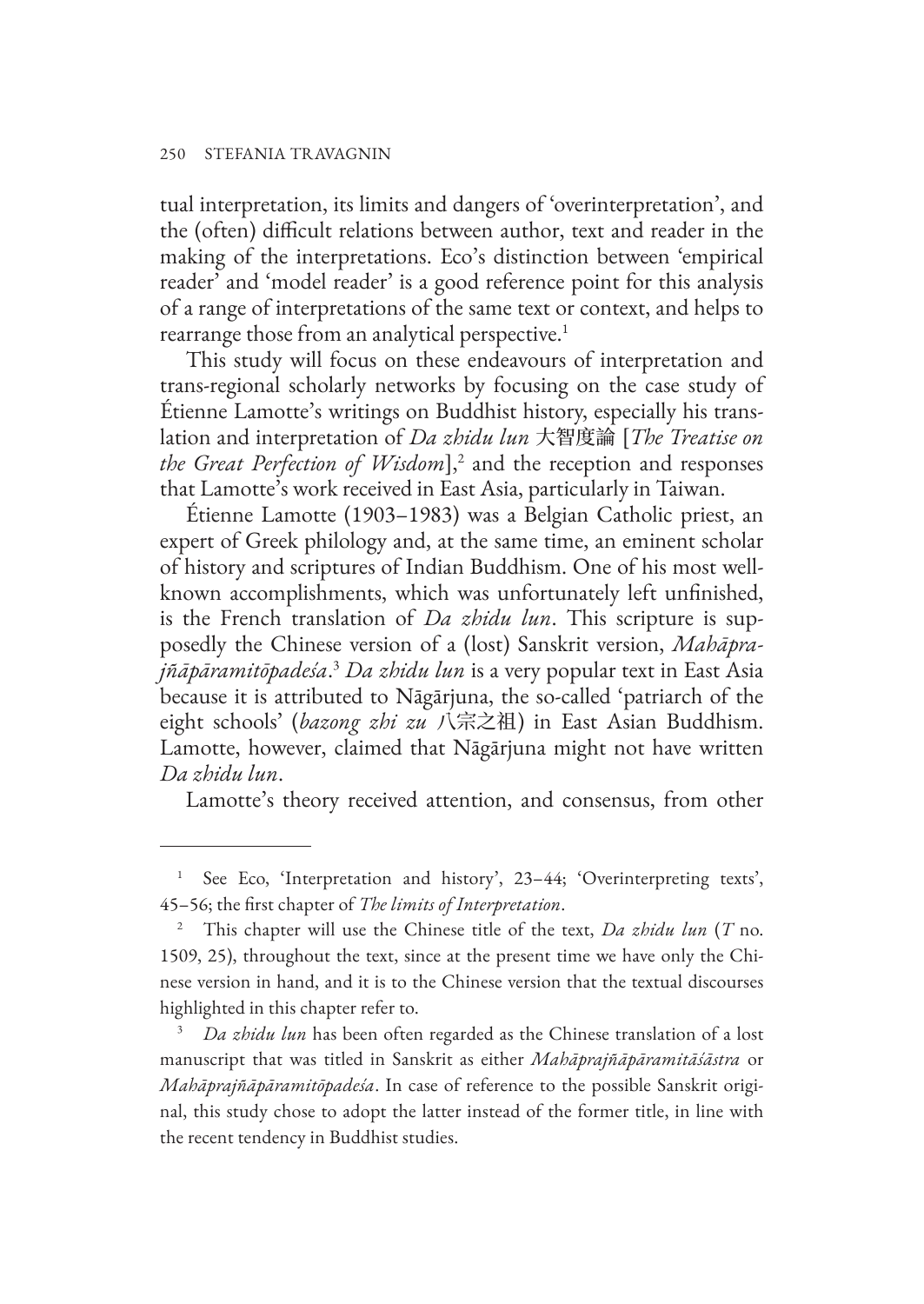Western Buddhist scholars like Conze. It also influenced contemporary Japanese Buddhologists, who then came to represent Lamotte's legacy in the far East and turned Lamotte's school into a transnational scholarly network. Lamotte's claim led to various debates that eventually gave rise to a wide array of hypotheses and claims concerning the true author of *Da zhidu lun*. The theory that *Da zhidu lun* was a text not (or not only) written by the very authoritative Nāgārjuna created several debates among Chinese Buddhist monks and scholars as well, including the monk Yinshun 印順 (1906–2005), and thus sparked further responses to Lamotte and the Japanese.

This paper will utilize the example of *Da zhidu lun* studies to show the impact of Western scholarship on East Asian Buddhology, highlight effects of the (pluri)directionality of knowledge transfer and integration, and demonstrate relevance and potentiality of the dialogue between East and West for the advancement of Buddhist learning. It will then explore the interaction between scholarly networks, clash between authorities in the field, and a study on contributions and limits of translations/interpretations and patterns of integration.

# I. Lamotte's Contribution to Buddhist Studies: Interpretation of History and Texts

Étienne Lamotte was, first of all, a philologist, a linguist, and an Indologist. His major interest and concern focused on the Indian tradition of Buddhism. As a consequence, even his studies of Chinese texts were conducted from the perspective of Indian Buddhism. Chinese translations were seen mostly as translations of Indian Sanskrit texts and were often studied in order to retrieve and assess the possible Indian original. This specific angle marks a distance between Lamotte's scholarship on Chinese Buddhism and the works of two other eminent scholars more or less contemporary to him: the Sinologists Paul Demiéville (1894–1979)<sup>4</sup> and Erik Zürcher (1928–

Lamotte studied with several teachers, authoritative figures for separate scholarly networks: de La Vallée-Poussin was his mentor for Indology, while Paul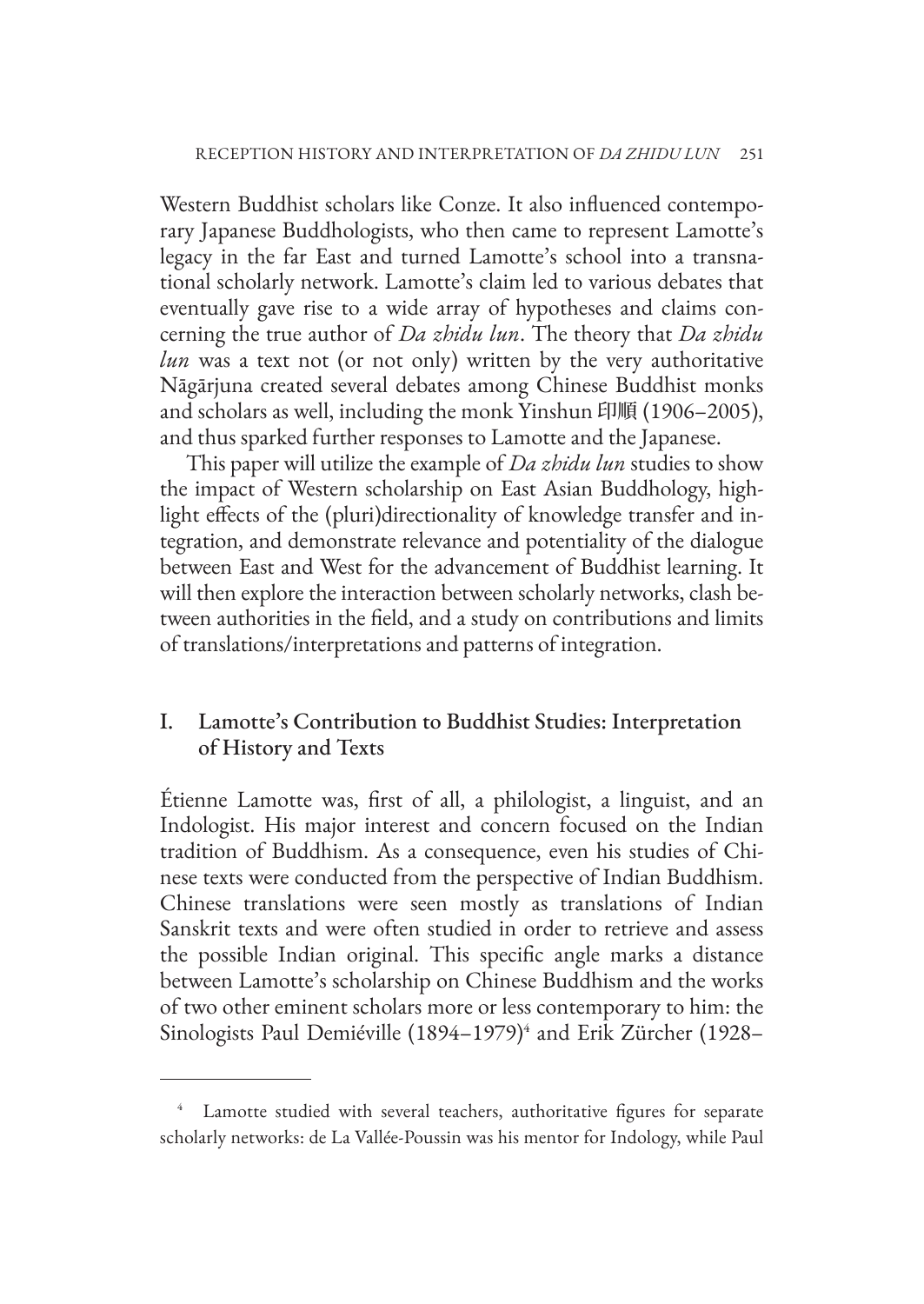2008)5 , who were authoritative voices in other scholarly 'lineages' and networks.

Lamotte's works that more accurately represent his own perspective and style are *Histoire du Bouddhisme Indien* (1958) and the five-volume *Le traité de la grande vertu de sagesse de Nāgārjuna*  (*Mahāprajñāpāramitāśāstra*) (1944–1980). Richness of chronological and historical references, accuracy in linguistic and geographical details, and inclusion of textual and iconographical material are all features of *Histoire du Bouddhisme Indien* that made it an unprecedented, and still unsurpassed, achievement. This paper will look closely at his other work, *Le traité*, in comparative and cross-cultural perspective with other scholarship on *Da zhidu lun* produced by Western and Asian figures (and scholarly networks).

# II. Lamotte's *Le traité* in Context: Western and Asian Studies on *Da zhidu lun*

In his review of the English translation of *Histoire*, Maurizio Taddei commented on the work of the translation team in these terms:

Although Dr Dantinne makes no mention of this aspect of the undertaking, I do not doubt that the team of Belgian scholars who took on the task of completing this edition had very much in mind the aim of bringing Lamotte's work to the large public of Indian (and, in general, Asian) students of Buddhism.6

For similar reasons, in the 1980s and 1990s a Taiwanese team decided to translate parts of *Le traité* and other works by Lamotte into Chinese. The aim was to bring Lamotte's work to the attention of

Demiéville was one of the main teachers of his in the field of Sinology. Lamotte then 'descended' from a few networks which informed the academic 'lineage' he himself created and developed.

<sup>5</sup> See Barrett, 'Erik Zürcher, 1928–2008', 919–23.

<sup>6</sup> Taddei, 'Reviewed Work: *History of Indian Buddhism*', 325.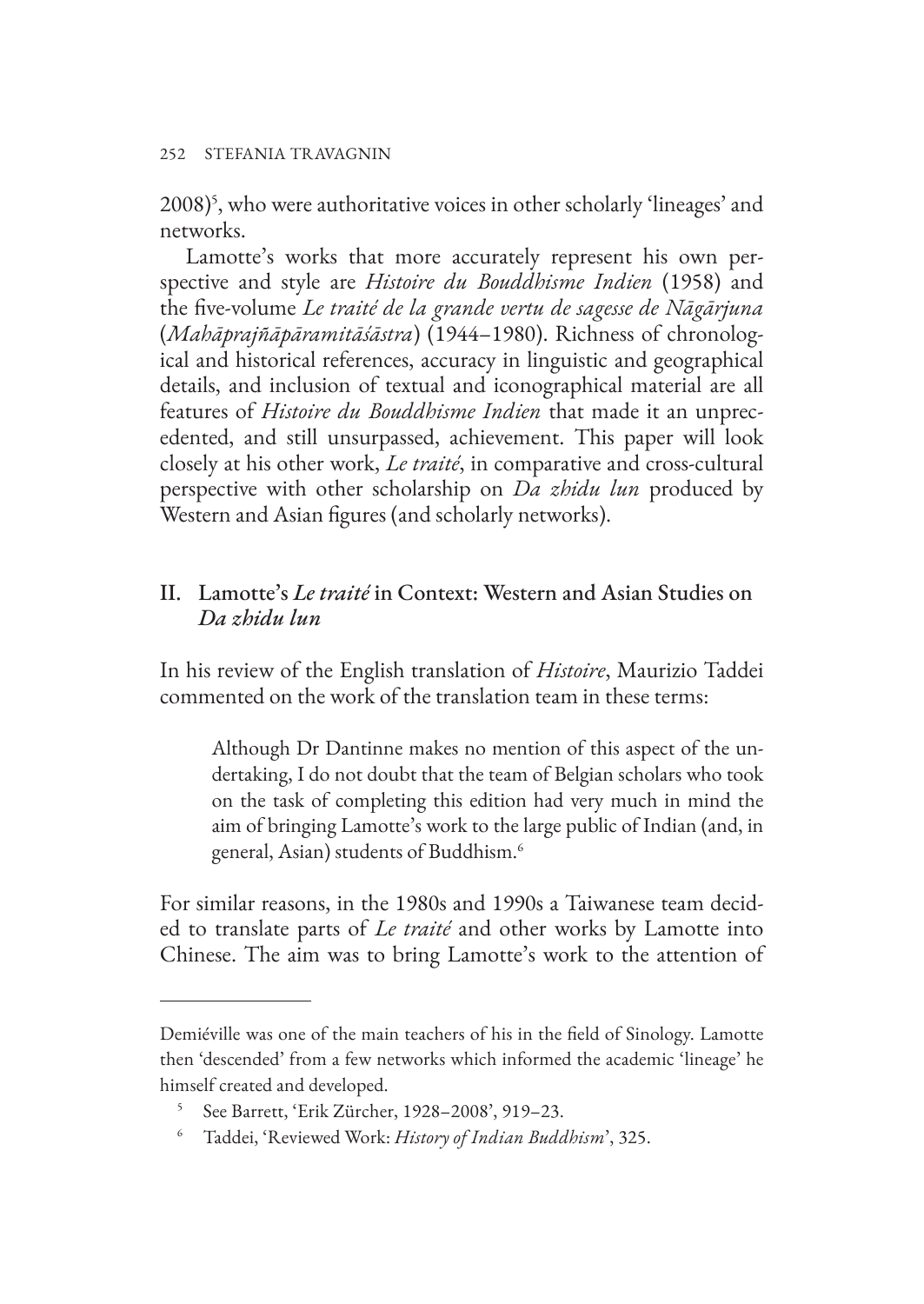Chinese scholars and, to borrow Taddei's words, 'the large public of Chinese students of Buddhism'. In those same years, that same Taiwanese team translated more publications on Indian Buddhism especially Mādhyamika—authored by Western, Indian and Japanese scholars. This facilitated a further circulation of ideas and fostered local debates, which will be discussed in the final part of this paper.

Local Taiwanese responses to Lamotte's 'foreign' position on this crucial text for East Asian Buddhism took shape through various stages. Today, finally, the academic reading of *Da zhidu lun* in Taiwan is conducted with cross-reference to both the (mostly adopted) comments by the *local* Chinese Buddhist monk Yinshun and Lamotte's *foreign* analysis. Two authorities and two scholarly networks have finally merged. Therefore, the circle of knowledge transfer is complete and shows results at its best: Chinese Buddhist wisdom was studied and analysed in the West, eventually the Western results came under scrutiny of the Chinese Buddhist academia itself, and finally we have new investigations structured along both Western and Chinese perspectives.

The following sections summarise special features of *Le traité*, the main positions in the debate on authorship and translation of the text, and the real scholarly exchanges that have animated the last two decades in the Taiwanese academic world.

### II.1 Lamotte's *Le traité*: Distinctive Features

*Le traité* should not be conceived as just a Western translation of a Chinese text. The real value of Lamotte's efforts certainly lays in the work he did to reconstruct the history of the text and assess the doctrinal debates articulated throughout the text, including the extensive and precise footnotes on terminologies and naming practices and the attempt to match Chinese and Sanskrit notions. It is this richness produced by Lamotte that takes *Da zhidu lun*'s epithet of 'Buddhist encyclopaedia' to a whole new level.7

<sup>7</sup> For a short summary of Lamotte's contribution see also Durt, 'Le Traité de la Grande Vertu de Sagesse et l'Histoire du Bouddhisme Indien', 1–16.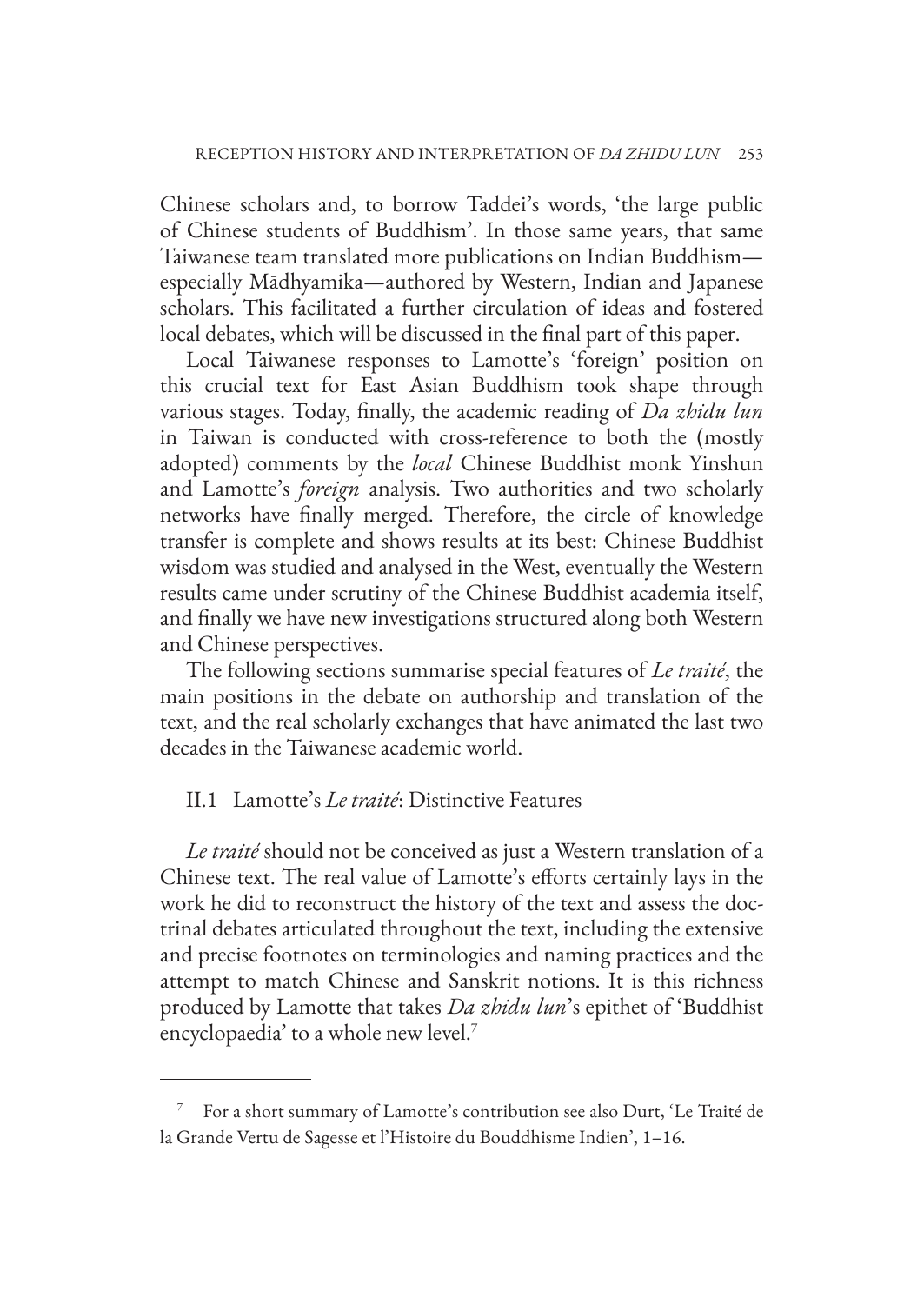#### 254 STEFANIA TRAVAGNIN

The critical essays at the beginning of each volume are another important aspect of *Le traité*, and probably the most debated and read part of the entire oeuvre. Volume I commences with a short preface on the text, which is defined as an utmost product of Buddhist scholasticism, and continues with a detailed narrative on the biography of—and legends around—the supposed author of the text, Nāgārjuna. Volume II starts with an assessment of the six pāramitā, as well as a critical discussion of the pre-Mahāyāna and Mahāyāna doctrines presented in the text. The long introduction of Volume III is probably the best-known—and more controversial—part of *Le traité* and includes Lamotte's discussion on authorship and translation of the text. The translation of Volume IV is preceded by a short piece that contextualises the doctrinal elements present in Chapters 42 to 48, provides a detailed list of figures and texts that those chapters refer to or just mention, and finally adds more material on the identity of the author of the text in response to criticisms and debates that arose after the publication of Volume III.

What emerges in the introductions to each volume of *Le traité* is a precise attention to textual authenticity and interpretation, two cardinal foci of Lamotte's scholarship that find full articulation in two earlier articles of his. These features also show his purist attitude of evaluation of early Buddhism.<sup>8</sup> Textual authenticity and interpretation were also highly debated topics by the Asian counterparts of Lamotte.

#### II. 2 *Da zhidu lun* 'Global Scholarship' in the Twentieth Century

Lamotte's *Le traité* is one of several attempts in twentieth-century Europe, as well as China and Japan, to make sense of *Da zhidu lun*. Thus, it is one of the several voices in a still-open global debate. The most debated issues were the authenticity of the text, the role of the translator Kumārajīva, and the connection with the *auctoritas* Nāgārjuna—at least in the East Asian Mahāyāna context.

<sup>8</sup> Lamotte, 'La critique d'authenticité dans le bouddhisme', 213–22; and Lamotte, 'La critique d'interprétation dans le bouddhisme', 341–61.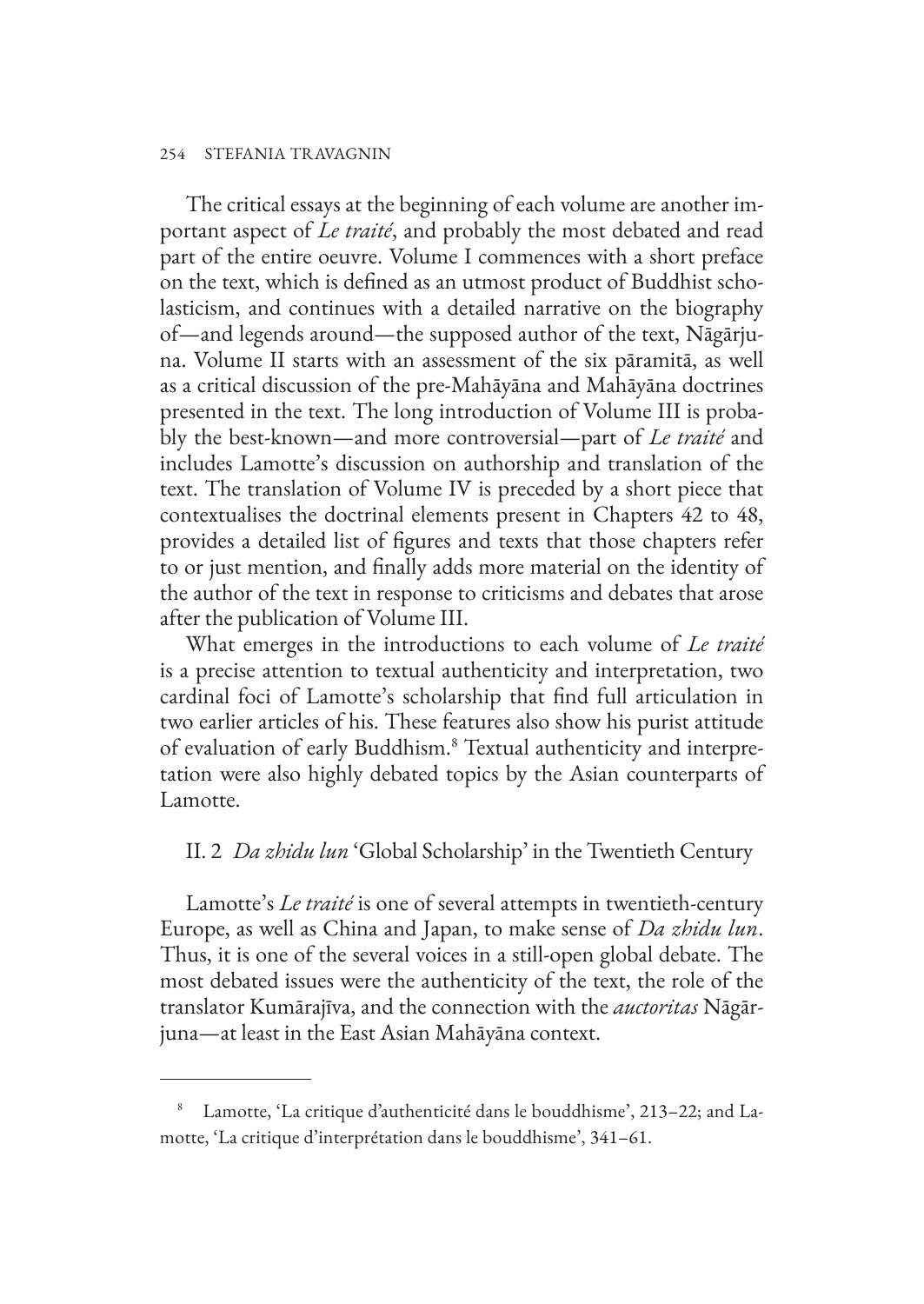In fact, from the 1930s to the present, several voices shaped the debate on authorship, composition and translation of the text. Linguistic elements, cultural references, quotations from certain scriptures, relations to the *Mūlamadhyamakakārikā* (*Zhonglun* 中 論 [*Treatise on the Middle*],<sup>9</sup> and attitudes towards pre-Mahāyāna doctrine became major reasons for discrepancy among the various positions. The two major recurring arguments in most of those debates are (1) an Indian, but probably post-Nāgārjuna, origin of the text (if we consider Nāgārjuna as author of the *Mūlamadhyamakakārikā*), and (2) a Chinese origin of the text, thus probably authored by its apparent translator(s).

This section will provide a brief overview of this on-going debate on the authorship and translation of the text. According to Lamotte's position, the text had an Indian origin, but the author was a Sarvāstivādin who then converted to Mahāyāna from North Western India (while the Nāgārjuna author of the *Mūlamadhyamakakārikā* is said to be from the South) and who certainly post-dated the Nāgārjuna author of the *Mūlamadhyamakakārikā*. This view was shared—completely or mostly—by many Western and Asian scholars, including his teacher Paul Demiéville (1971),<sup>10</sup> A. K. Warder (1970)<sup>11</sup>, Kajiyama Yūichi 梶山雄一 (1989)<sup>12</sup>, Ramchandra Pandeya  $(1977)^{13}$ , David Seyfurt Ruegg  $(1981)^{14}$ . The latter proposed the possibility that the authorship of the text was a cooperative effort of several hands, and that Kumārajīva was part of that team. In line with this theory, Hikata Ryūsho 干潟 龍祥 (1958)15 and a student of Lamotte's, Katō Junshō 加藤純章

- <sup>12</sup> Kajiyama, *Daichidoron*.
- <sup>13</sup> Pandeya, *Indian Studies in Philosophy*.
- <sup>14</sup> Ruegg, *The Literature of the Madhyamaka School*, 32–33.

<sup>15</sup> Hikata, '*Dai chido ron* no kyosha ni tsuite'. The same article was originally part of Hikata's English book *Suvikravikrami-Pariprccha Prajñāpāramitā-Sutra*, lii-lxxv. This article was translated into Chinese by Lai Xianbang 賴顯邦 as *Lun* 

<sup>9</sup> *T* no. 1564, 30.

<sup>10</sup> Demiéville, 'Review of Lamotte's *Le traité* tome III', 144–47.

<sup>11</sup> Warder, *Indian Buddhism*, 388–89.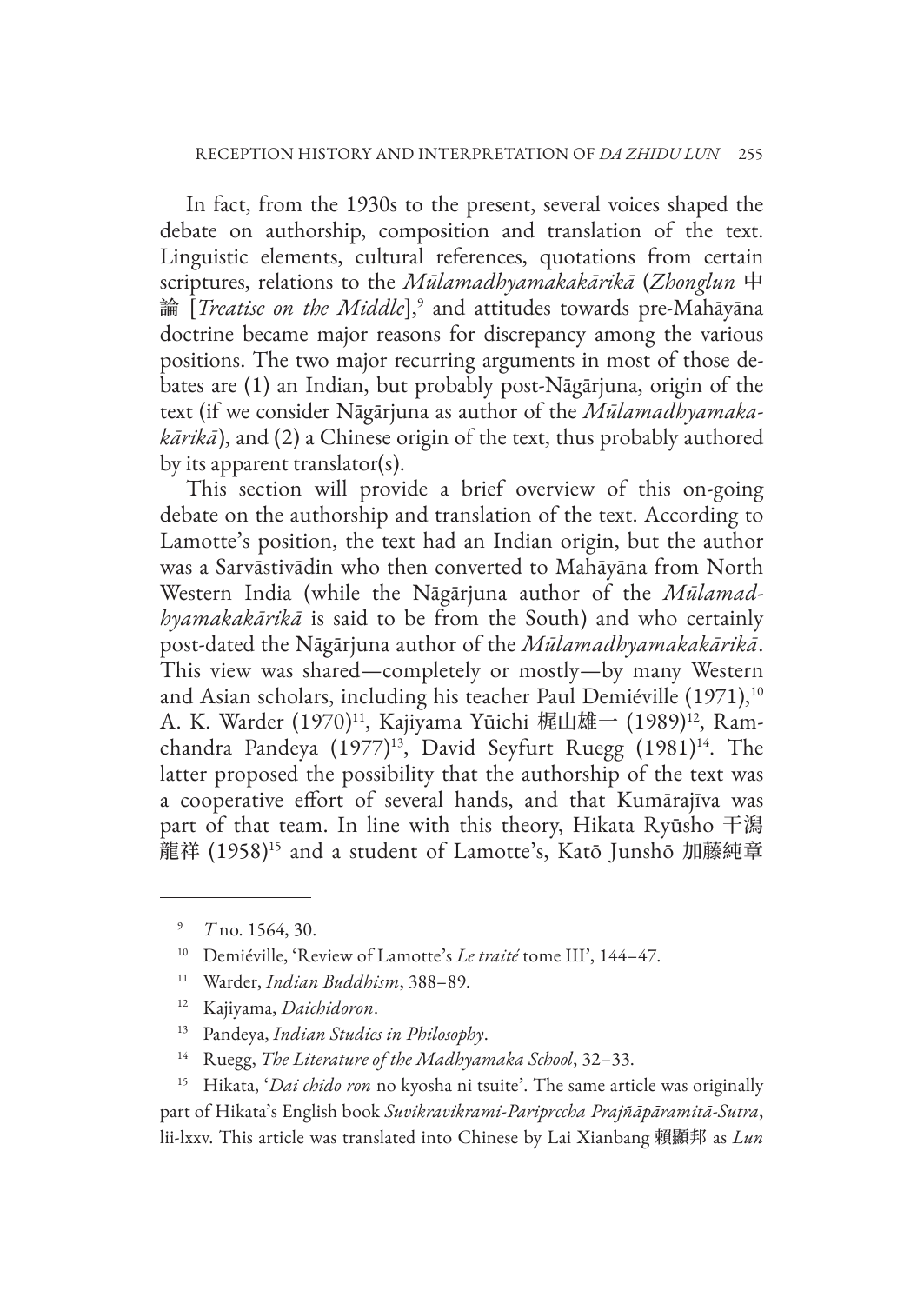$(1988)^{16}$ , argued the presence of several additions to the original text, and, further, that those additions were certainly authored by Kumārajīva. Kumārajīva's partial authorship of the text was also the opinion of Leon Hurvitz (1957).<sup>17</sup> Edward Conze (1978) went beyond this argument and asserted that Kumārajīva was the sole author of the text.18 Chinese authorship of the text was supported by Miyaji Kakue 宮地廓慧 (1932),<sup>19</sup> who believed that certain descriptions of Indian customs and the use of language could have not been understood by Indian readership. Therefore, the text could have not been authored by an Indian. Very recently, Chou Po-kan 周伯戡 (2004) suggested that the text 'must be ascribed to the contemporary Chinese Buddhist intellectual situation,<sup>20</sup> not to Nāgārjuna, not to a Sarvāstivādin convert to Mahāyāna Buddhism, and not to Kumārajīva alone'.21 Although Tsukamoto Zenryū 塚本 善隆 (1955) expressed doubt that the text was written by the same author of *Mūlamadhyamakakārikā*, 22 Arthur Waley (1952) was firmly convinced that the Nāgārjuna author of the *Mūlamadhyamakakārikā* could have not also been the author of *Da zhidu lun*. 23 Meanwhile, Hirakawa Akira 平川彰 (1956) argued that the *Daśabhūmika vibhāsā śāstra* (*Shizhu piposha lun* 十住毘婆沙論) 24, another text commonly attributed in China to Nāgārjuna, and the potential Sanskrit original of *Da zhidu lun* could have not been attributed to the same author.<sup>25</sup> The Chinese lay scholar Yang Baiyi

- <sup>20</sup> Chou, 'The Problem of the Authorship', 281-327.
- <sup>21</sup> Chou, 287.
- <sup>22</sup> Tsukamoto, 'Kumajū no katsudō nendai ni tsuite', 224–26.
- <sup>23</sup> Waley, *The Real Tripiṭaka*, 269.
- <sup>24</sup> *T* no. 1521, 26.
- <sup>25</sup> Hirakawa, '*Jūjūbibasharon* no kyosha ni tsuite', 176–81.

*<sup>&#</sup>x27;Da Zhidu Lun' de Zuozhe* 論《大智度論》的作者 and published in *Diguan* 諦觀, no. 68 (January 1992): 85-121.

<sup>16</sup> Katō, Hongyin trans., 'Da zhidu lun de shijie', 1–47.

<sup>17</sup> Hurvitz, '*"*Render Unto Caesar*"*', 88–90.

<sup>18</sup> Conze, *The Prajñāpāramitā Literature*.

<sup>19</sup> Miyaji, 'A Viewpoint on the Textual Criticism of the Ta-chih-tu-lun', 514–43.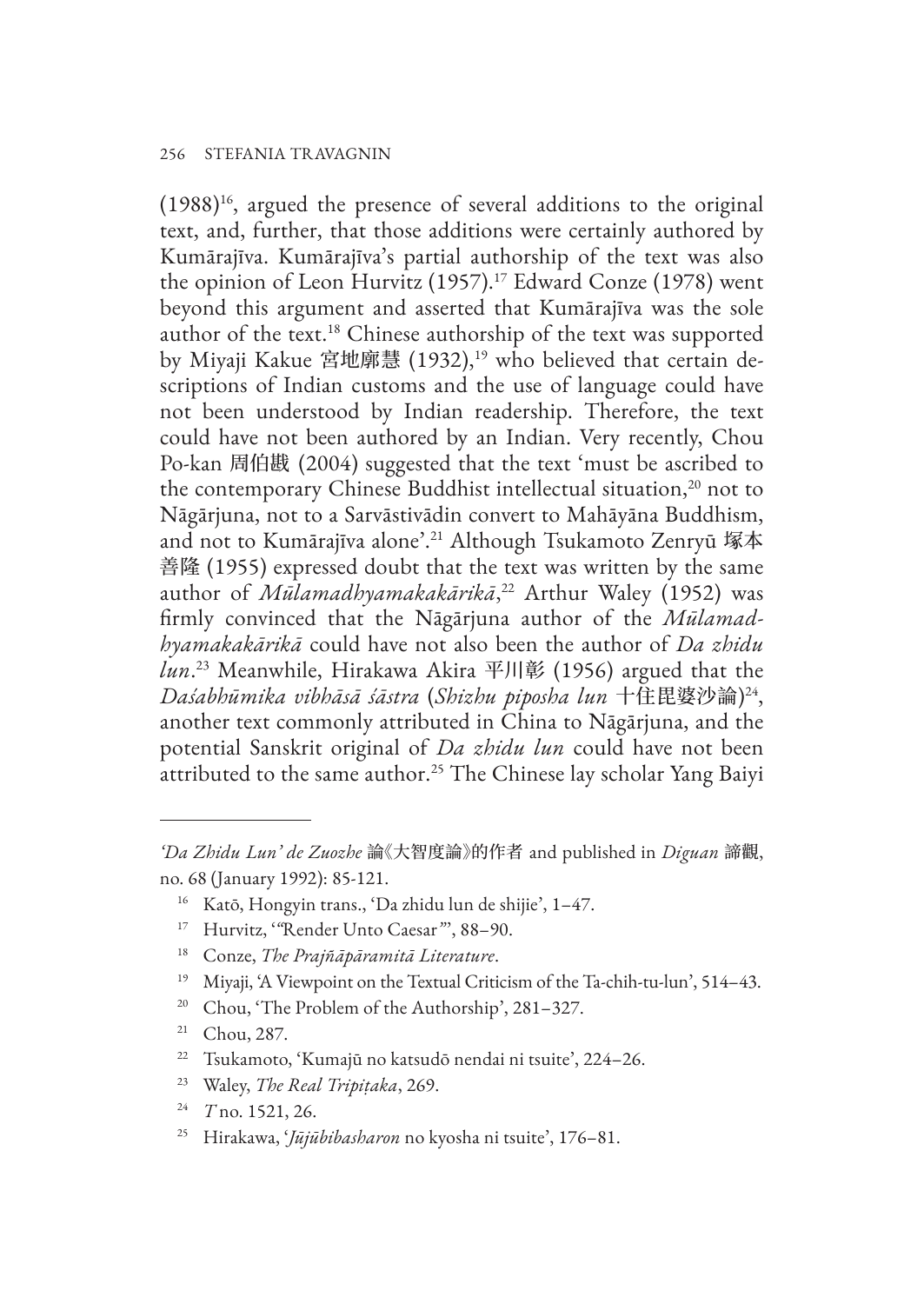楊白衣 (1978) also concluded that the *Mūlamadhyamakakārikā*'s Nāgārjuna could not have authored the potential Sanskrit original of *Da zhidu lun*. 26 Saigusa Mitsuyoshi 三枝充悳 (1969), however, believed that most of the text was authored by Nāgārjuna, i.e. 'the patriarch of the eight schools'.27

Some other scholars, though, remained convinced that there was a Sanskrit original of *Da zhidu lun*, and that Nāgārjuna, the same author of the *Mūlamadhyamakakārikā*, wrote that text too. These scholars include Shōjun Mano 真野正順 (1934),<sup>28</sup> the Chinese Buddhist monk Yinshun various works from 1940 to 1993,<sup>29</sup> the Chinese Confucian Mu Zongsan 牟宗三 (1977), 30 and the non-Chinese Venkata Ramanan (1966),<sup>31</sup> and J. W. de Jong (1971).<sup>32</sup> These scholars also more or less agreed that Nāgārjuna wrote the *Mūlamadhyamakakārikā* in an earlier stage of his career and the Sanskrit of *Da zhidu lun* in a later stage.

It is important to remember that only some of these voices actually encountered and evolved into real debates within European and North American academia, as well as between Western scholarship and Japanese Buddhology. However, a number of the positions listed above remained as isolated arguments that did not have the opportunity for mutual communication, and thus did not develop into a pluri-directional (and inter-network) discussion. Chinese views, especially, were not included in this mutual exchange, and remained mostly detached from the ongoing textual diatribe. The sit-

<sup>29</sup> For Yinshun's work on *Da zhidu lun* see the next section of this paper.

<sup>26</sup> Yang, 'Foxue yanjiu fa shuyao', 22–23.

<sup>27</sup> Saigusa, *Studien zum Mahāprajñāpāramitā(upadeśa)śāstra*. This is the publication of the Ph.D. dissertation that he completed in Munchen in 1962.

<sup>28</sup> Shōjun, *Daichidoron*, 2.

<sup>30</sup> Mu, *Foxing yu banruo*.

<sup>31</sup> Ramanan, *Nāgārjuna's Philosophy*, 13: 'Professor Lamotte has advanced arguments to doubt Nāgārjuna's authorship of the Śāstra. These arguments have not persuaded me and I believe that cogent arguments can be made in favour of the traditional view.'

<sup>32</sup> De Jong, 'Review of Étienne Lamotte, *Traité* III', 105–12.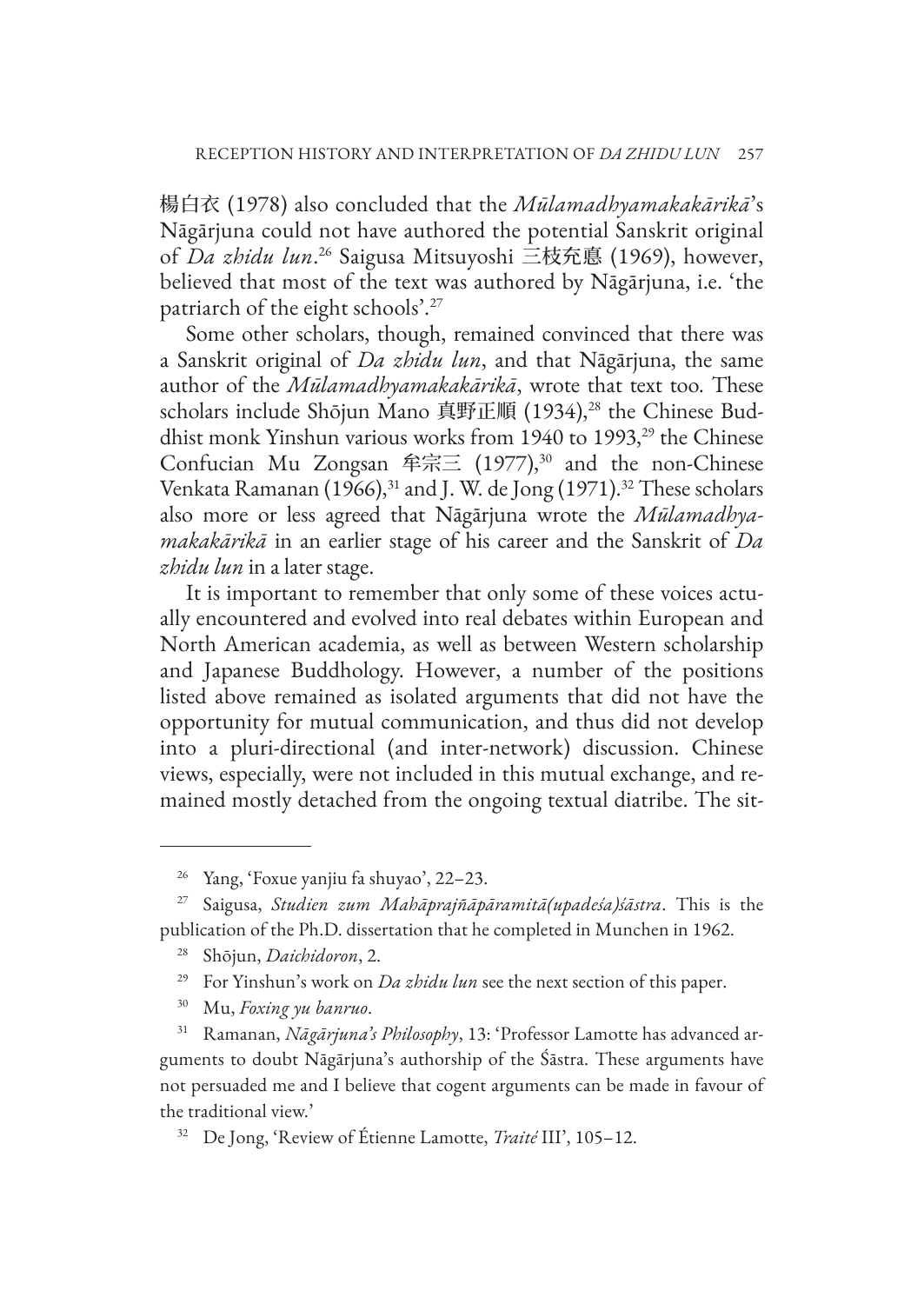uation changed as Lamotte became available to Chinese readership and the monk Yinshun, who was *the* Chinese authority on the topic, expressed his own response. This was the turning point where scholarly networks met and evolved. Unfortunately, Yinshun's response was published a few years after the passing of Lamotte, therefore he could not counter-argue with Yinshun and Chinese/Taiwanese scholarship. Fortunately, members of the following generations of the scholarly networks rooted into Lamotte's and Yinshun's authorities were able to continue this exchange and unfold a 'global dialogue' on the relations between *Da zhidu lun* and the figure of Nāgārjuna.

In terms of quantity of writing and scholarly influence, Lamotte's *Le traité* only has one parallel in the East: the work of the monk Yinshun. Lamotte and Yinshun compiled their studies around the same time, but in different regions, both of which went through difficulties and changes in the 1940s (WWII in Europe and the Communists' conquest of China in 1949). Lamotte made an annotated translation of *Da zhidu lun*, while Yinshun made extensive notes in a forty-year period and created a new punctuated edition of the text. Yinshun and Lamotte both debated issues of authenticity, authorship and translation of the text, which started from different perspectives and ended with consequently opposing conclusive remarks. The high reputation and authority these two Buddhist figures held in their respective regions and scholarly networks made their disagreement, and especially Yinshun's response and the effect of that response in East Asia, part of this study. It was the Taiwanese reaction to Yinshun's response to Lamotte that brought a significant change to the Chinese scholarship on *Da zhidu lun*.

# II. 3 Yinshun's study on *Da zhidu lun*: a Chinese Buddhist perspective

These scholars, each of them in a different extent, have eventually confuted the common theory that had enthroned Nāgārjuna as the author of the scripture. I believe that this position deserves further analysis. A careful investigation of the opinions advanced in their papers reveals that they failed to grasp the features of the scripture,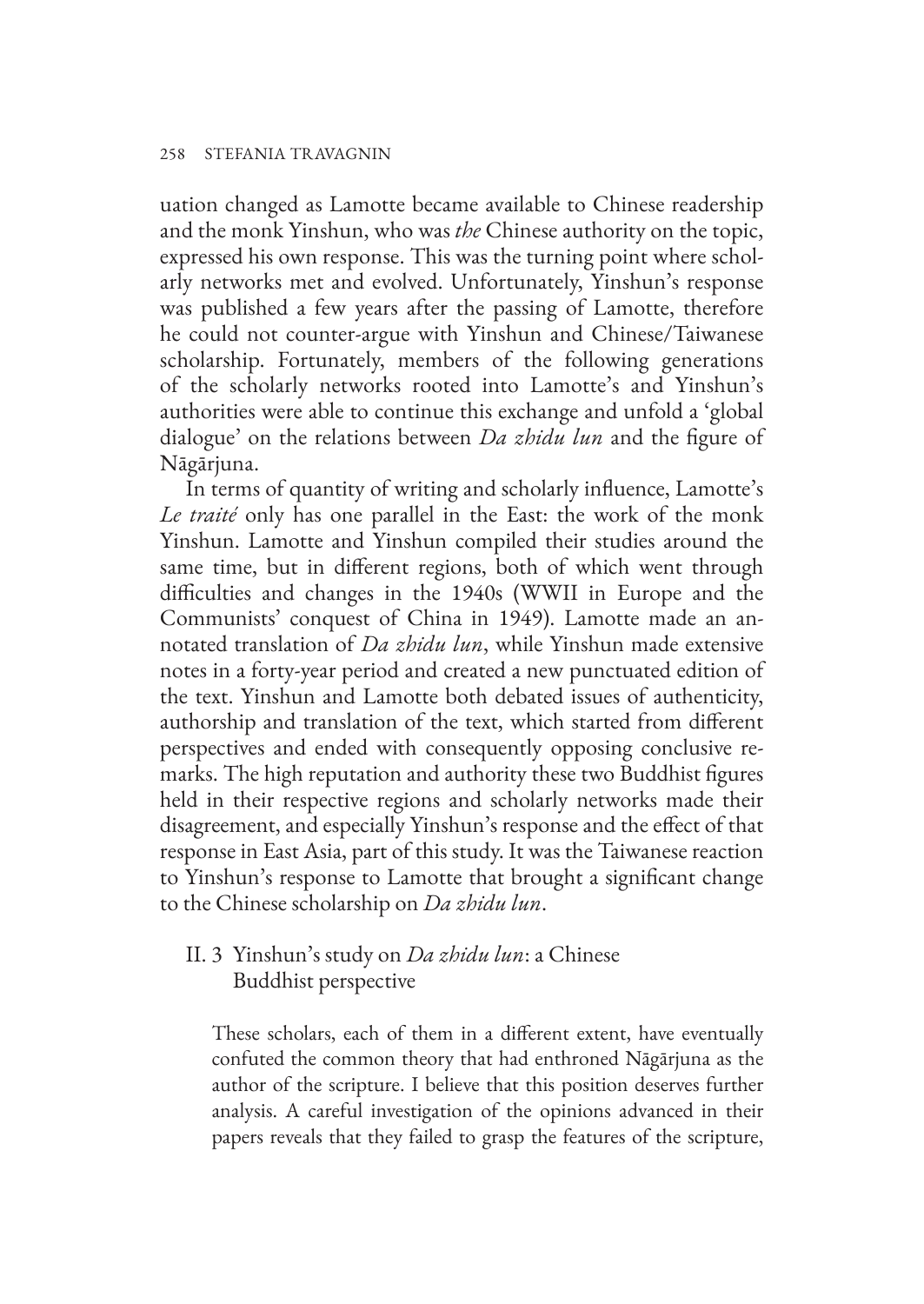and thus also failed to measure the translation process, with the result of drawing wrong conclusions.<sup>33</sup>

This is one of the statements that Yinshun pronounced in reaction to the Japanese and Western confutation of Nāgārjuna's authorship of the text.34 Yinshun's work on *Da zhidu lun* was certainly informed by his own understanding of the history of Indian Buddhism, his project to restore Chinese Buddhism in negotiation with some Indian Buddhism, his *panjiao* 判教 (teaching classification), and his controversial conception of Mahāyāna and Mādhyamika.

In my previous work, I discussed in lengthy detail Yinshun's interpretation of Mādhyamika history and doctrine, his selection and exegesis of core scriptures, and his contribution to the revival of Mādhyamika scholarship in the second half of twentieth century China and Taiwan.35 The core of Yinshun's understanding of Buddhist history and doctrines emerged clearly in his *panjiao*, which revealed Yinshun's view of the cyclical history of Buddhism, going from the 'infant' early Indian Buddhism to the 'aged' and decayed esoteric Buddhist traditions. Most importantly, it was in the moment where the pre-Mahāyā-

<sup>35</sup> Travagnin, 'Il Nuovo "Buddhismo per l'Umanità"'; Travagnin, 'The Mādhyamika Dimension of Yinshun'; Travagnin, 'What is behind Yinshun's Re-statement of *Mūlamadhyamakakārikā*?'; Travagnin, 'Yinshun's Re-Assessment of Shizhu piposha lun'; Travagnin, *Yinshun and his Exposition of Mādhyamika* (forthcoming).

<sup>33</sup> Yinshun, *Da zhidu lun zhi zuozhe jiqi fanyi*, 8.

<sup>34</sup> Yinshun was born in 1906 at Haining 海寧, Zhejiang province. His birth name was Zhang Luqin 張廘芹. Yinshun received tonsure in 1930 under the Chan monk Qingnian 清念 at Fuquan monastery (Fuquan *an* 福泉庵), and was fully ordained in 1931 at Tiantong monastery (Tiantong *si* 天童寺), Ningbo 寧波. After studying at the Buddhist institutes founded by the reformer monk Taixu 太虛 (1890–1947), Yinshun moved from Mainland China through Hong Kong (1949) to Taiwan (1952), where he finally settled down, opened his own Buddhist institutes, and attracted a large number of monastic and lay students. Yinshun died on the 4th of June 2005 at Hualian, in the Tzu Chi Hospital established by his disciple the nun Zhengyan.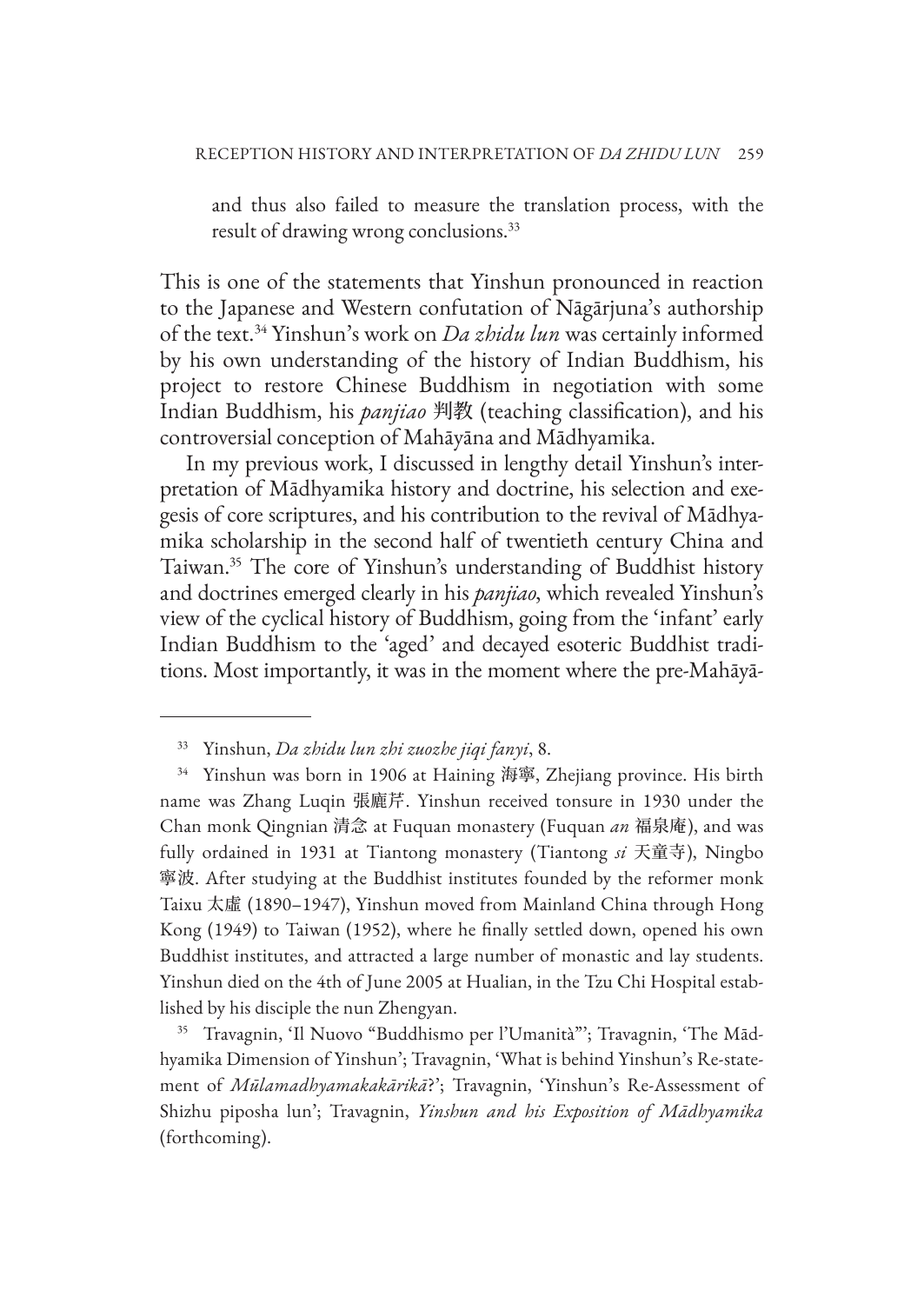na enters the early stages of Mahāyāna that Yinshun individualised the 'correct Dharma'. That was the time of Nāgārjuna, and, in fact, Nāgārjuna's writings came to represent 'real' Buddhism in Yinshun's mind. Nāgārjuna's writings are defined as crucial texts because they encompass both the pre-Mahāyāna (*Āgama*) and the early Mahāyāna. '*Zhonglun* is the thorough restatement of the *Āgamas*' (*Zhonglun* shi *Ahanjing* de tonglun《中論》是《阿含經》的通論) was a key statement of Yinshun's and also one of the most controversial from the perspective of Chinese Mahāyāna. For Yinshun, Nāgārjuna's restatement of the *Āgama* represented the correct Dharma. In short, Yinshun was a Chinese Buddhist monk who emphasised the Indian tradition, but at the same time remained clearly Chinese-focused through his attention to certain scriptures and authoritative figures.

Yinshun envisioned a precise scriptural identity of this Mādhyamika, using *Mūlamadhyamakakārikā* (*Zhonglun* 中論), *Daśabhūmika vibhāsā śāstra* (*Shizhu piposha lun* 十住毘婆沙論), and *Da zhidu lun* as the key texts of the school. He chose these three because they were, according to Yinshun (but not to Lamotte and other mostly non-Chinese scholars), authored by Nāgārjuna, and together embedded the theoretical tenets (*Mūlamadhyamakakārikā*/*Zhonglun*) and practice (*Daśabhūmika vibhāsā śāstra*/*Shizhu piposha lun* and *Da zhidu lun*) of the school.

Yinshun certainly did an extensive study on *Da zhidu lun* throughout his entire career, from the early 1940s (as he was in mainland China) until mid 1990s (when he was in Taiwan). Besides several references to the text in most of his writings, Yinshun also compiled 388 pages of notes. These notes were made from the 1940s until the 1980s but, unfortunately, he never managed to edit and arrange them into a coherent book. Yinshun's notes were made available to the public in 2005 (*Da zhidu lun biji* 大智度論筆記).36 Secondly, under invitation of the monk Miaolian 妙蓮, abbot of the Pure Land temple Fo cijing si 佛慈淨寺 in Hong Kong, he produced his own punctuated edition of *Da zhidu lun*, which was published

<sup>36</sup> See the conference paper by Shi Changci, 'Yinshun daoshi *Da zhidu lun biji*', and Travagnin, 'The Mādhyamika Dimension of Yinshun', 283–318.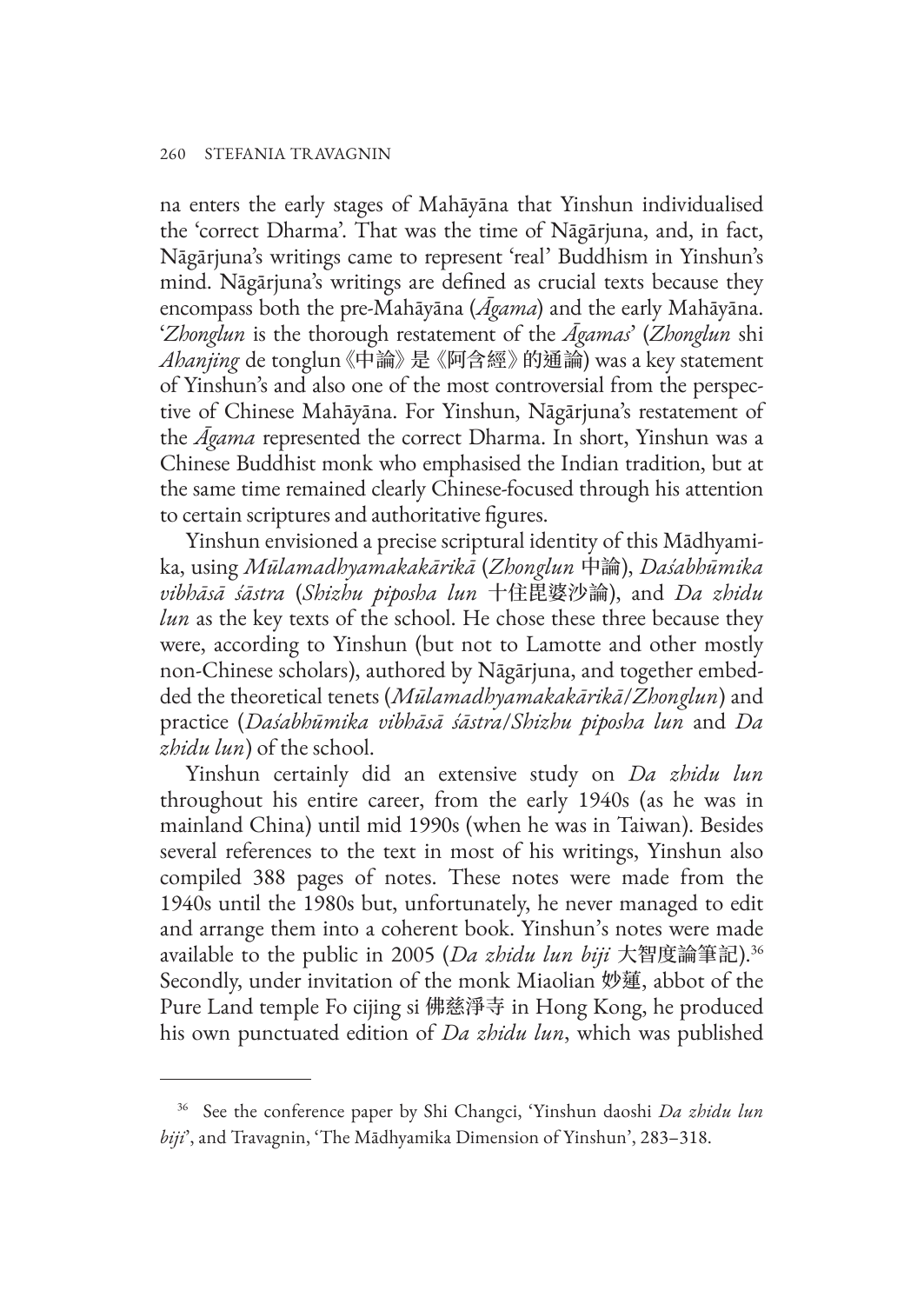in December 1979 (*Da zhidu lun biaodian ben* 大智度論標點本).37 Finally, and more relevant for this paper, Yinshun wrote a response to Lamotte and some Japanese scholars, to confute their position on the text's authorship and translation.

This last short work, titled *Da zhidu lun zhi zuozhe jiqi fanyi* 大智 度論之作者及其翻譯, published in Taiwan first as an article and then as a short book, was eventually translated into Japanese. Actually, this was the first book by Yinshun to be fully translated and published in a foreign language.38 The translation of this book into Japanese made Japanese scholarship aware of Yinshun's response and provoked reactions by the same authors that Yinshun provided commentary on. For instance, see the following works on the text by Katō Junsho,<sup>39</sup> but also the still influential volume on *Da zhidu lun* by Takeda Kōgaku 武田浩学. 40

#### II. 4 Lamotte vs. Yinshun: a Cross-Analysis of Distant Arguments<sup>41</sup>

Yinshun's edition can be analysed in parallel to Lamotte's work, the latter being the author of a similar project, which can be regarded as the Western counterpart to the scholar-monk.<sup>42</sup> Besides a discrepancy in background and religious affiliation, the main differences between the two authors are the sources they adopted and the aim of their work. Yinshun used the *Taishō*, but relied mostly on previous

<sup>&</sup>lt;sup>37</sup> For details on publication and distribution of Yinshun's punctuated edition of *Da zhidu lun*, see Travagnin, 'The Mādhyamika Dimension of Yinshun', 293–304 and 312–13. My research is based on the edition reprinted and distributed for free in 2015 by the Fotuo jiaoyu jijinhui 佛陀教育基金會 [Buddhist Cultural Foundation]. See also Miaolian, '*Da zhidu lun jinban ji*', 52.

<sup>38</sup> Translated by Iwaki Hidenori 岩城英規 and published by Sankibo in 1993.

<sup>39</sup> Katō, 'Raju to Dai chido ron', 32–58.

<sup>40</sup> Takeda, *Daichidoron no kenkyū*, especially 17–31.

<sup>&</sup>lt;sup>41</sup> The sections on Yinshun's study on *Da zhidu lun* and the parallel between Lamotte's oeuvre and Yinshun's work are just a summary of what my forthcoming volume *Yinshun and his Exposition of Mādhyamika* articulates in great detail.

<sup>42</sup> Lamotte, *Le Traite de la Grande Vertu de Sagesse de Nāgārjuna*, Tome I–V.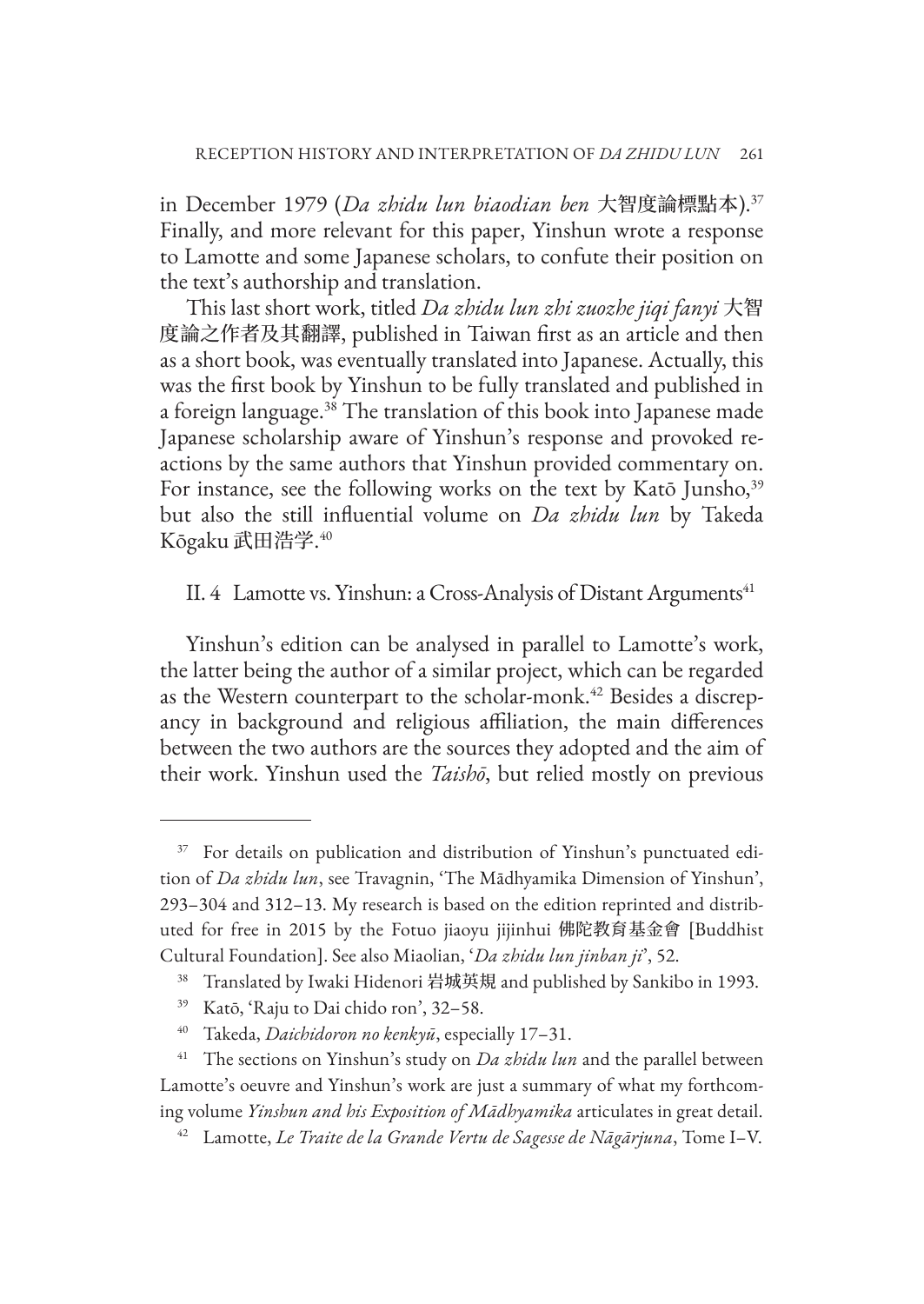canonical editions,43 whereas Lamotte kept his focus on the *Taishō* version. Yinshun aimed to produce a philological reconstruction of the correct Chinese version of the text, while Lamotte pursued a reconstruction of the hypothetical Sanskrit original text based on the Chinese *Taishō* version, along with debating the authenticity of the Indian origin of the text. Yinshun also analysed the entire scripture, while Lamotte's translation remained a partial and unfinished work.

Yinshun's meticulous attention to Chinese linguistic details can be explained by his simultaneous additional study of a Chinese text for a Chinese readership and his project of recreation of Chinese Buddhism. Most of Yinshun's changes clearly addressed a Chinese readership, in fact they were aimed to make the text more understandable and tried to create consistency with the previous and following sections. On the other hand, Lamotte was not addressing a Chinese audience and conceived his translation as part of his study of Indian Buddhism. This can explain why Lamotte overlooked certain expressions that Yinshun questioned and contested in details, and why Lamotte sometimes did not translate certain sentences that appeared in the *Taishō* Canon. Yinshun aimed to highlight a consistency between *Da zhidu lun* and the other works attributed to Nāgārjuna as well; this *modus operandi* also conveys the main differences in background and aim between Lamotte and Yinshun. The former was pursuing the study of Indian Buddhism and trying to reconstruct a text belonging, according to him, to the Sarvastivada tradition which was then converted to Mahāyāna (and not authored by Nāgārjuna). Meanwhile, the latter was pursuing a negotiation between the Indian and Chinese Buddhist traditions and trying to reconfirm the authority of Nāgārjuna; this was conceived in his overall project of creating a new Chinese Buddhism for the twentieth century China. Another important difference concerns the religious affiliation of both the authors: Yinshun was a Buddhist monk, an 'insider' who was

<sup>43</sup> Yinshun used the edition included in the Jiaxing Canon (*Jiaxing zang* 嘉 興藏), from the Ming dynasty, as master (and therefore, according to Yinshun, most reliable) copy. See Yinshun, '*Da zhidu lun* jiaokan ji', 53; Travagnin, 'The Mādhyamika Dimension of Yinshun', 293–99.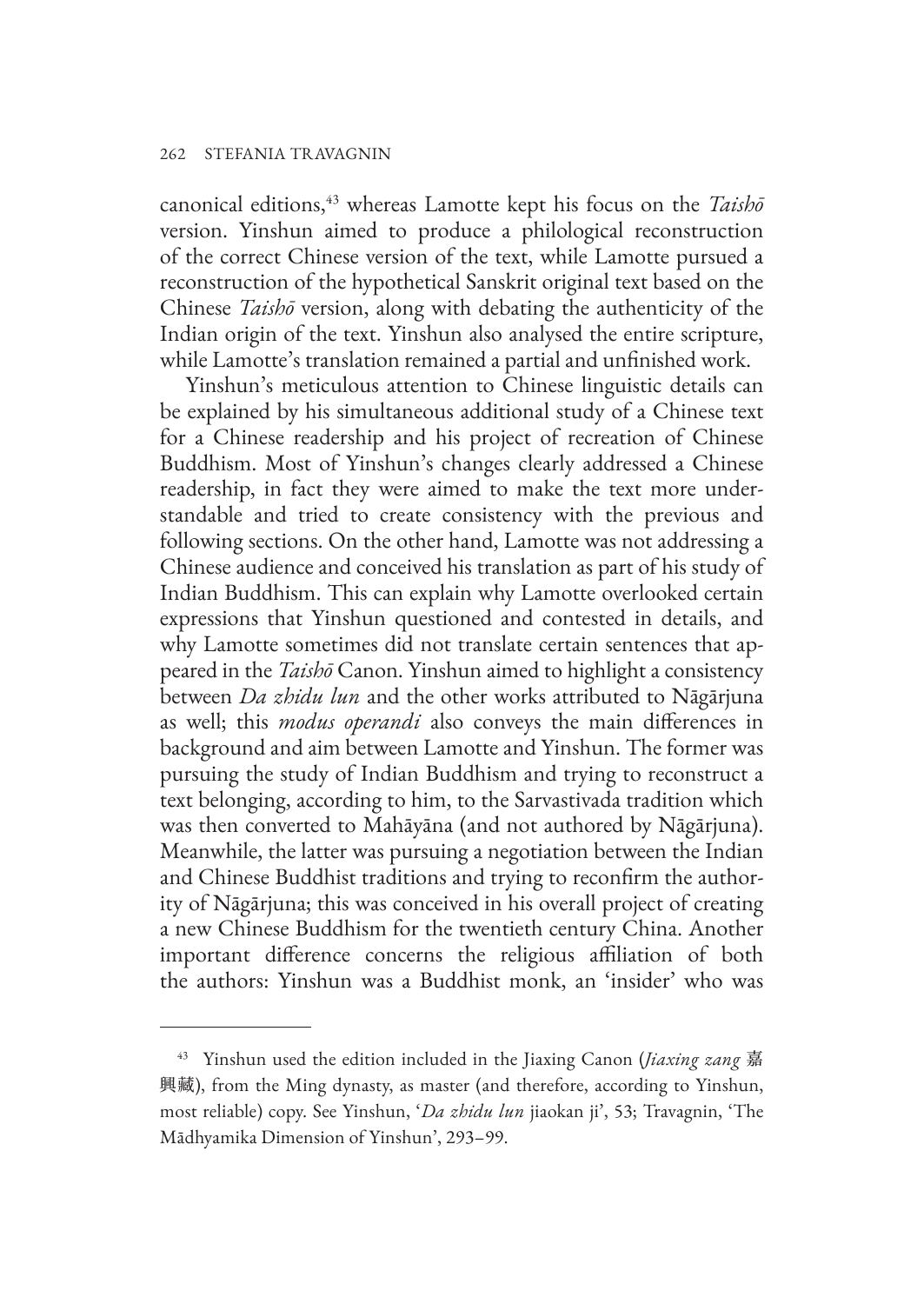studying the text as basis for his Buddhist practice and the issue of practice informed the entire research process; Lamotte, on the other hand, was a Christian priest, an 'outsider' (of Buddhism, but 'insider' in Catholicism) whose work was detached from personal religious/ spiritual cultivation.

Their disagreements in respect to doctrinal issues (such as the Sarvastivada pattern of the text), linguistic matters (the presence of glosses in Qin 秦 and a difference in the style of writing between *Da zhidu lun* and *Zhonglun*), and generational overlapping (the quotations from the works by Nāgārjuna's disciples in *Da zhidu lun*) are a result of Lamotte's and Yinshun's different understanding of the development of Buddhism in India.<sup>44</sup>

# III. Lamotte in (Chinese) Translation: Knowledge Transfer, Reception and Reaction in Taiwan (1980s and 1990s)

In the second half of the twentieth century, Chinese Buddhist scholarship came to terms with the non-Chinese study of Mādhyamika, and especially of *Da zhidu lun*. According to my research, Lamotte's *Le Traité* was already available in Taiwan in the 1980s. The fact that not only Lamotte was aware of the Japanese scholar Ryūsho Hikata's theories on Kumārajīva's intervention in the text, but also that the latter was aware of the first two volumes of Lamotte's work in 1958, is sign of the general awareness in Japan of some Western scholarship on Mādhyamika. Katō Junsho was a student of Lamotte and, therefore, familiar with Lamotte's work and conclusions on the authorship of the text. We should also not forget the presence in Japan of Hubert Durt, a 'disciple' of Lamotte, and the trips that Lamotte himself made to Japan. Furthermore, several young Japanese researchers studied in Europe in those same decades, and were exposed to Western ideas and analyses, including those by

<sup>44</sup> A comparison between Lamotte's *Histoire du Bouddhisme Indien* and Yinshun's *Yindu zhi fojiao* and *Yindu fojiao sixiang shi* provide further evidences in support of this thesis.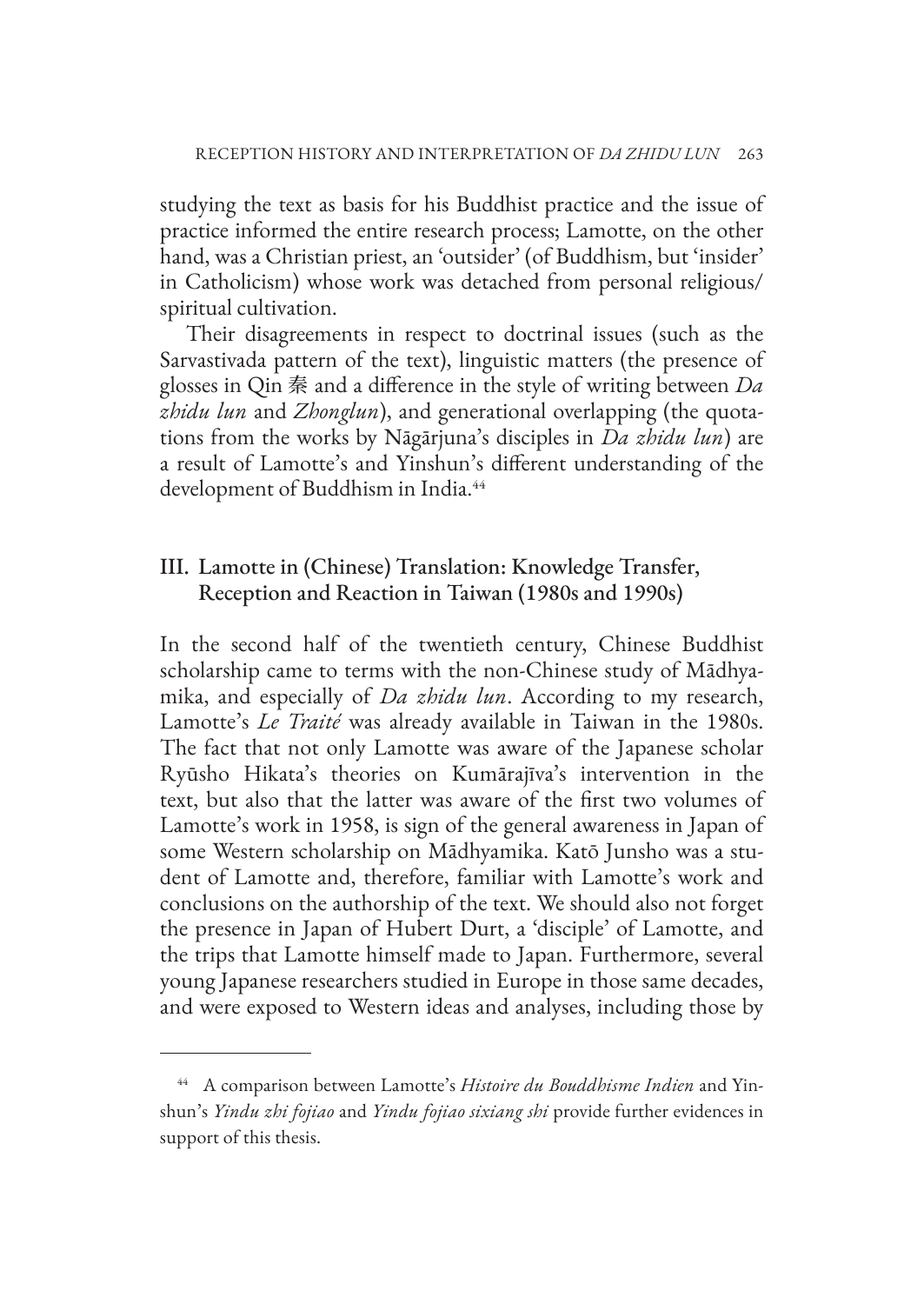Lamotte.45 Again, the frequent and productive Dharma and Sangha exchanges between the two islands also facilitated the arrival of Lamotte's works in Taiwan via Japan.46

Translations and knowledge transfer between East Asia and the West has a long history with many accomplishments from the late Qing onwards. The first decades of the twentieth century was a key period for the Japanese translation of primary literature from Tibetan Mādhyamika, the 1940s was the phase of the Chinese translations of Tibetan Mādhyamika primary sources, and the 1980s signalled the beginning of the Chinese translations of non-Chinese Mādhyamika secondary literature. Finally, the beginning of the twenty-first century marked the Chinese synthesis of previous and international debates and, eventually, the production of a new exegesis as a starting point for renewed and re-shaped San-lun/Mādhyamika scholarship. As stated previously, this is how the circle of knowledge transfer achieved closure.

Japan played an important role in circulating Western scholarship within the Chinese community, but we should also acknowledge the importance of the Chinese translations of those works and the efforts of the main institutions and figures who made the non-Chinese (i.e., Japanese and Western) publications available to the Chinese readership. Among the protagonists of this new mission of translation in the 1980s and 1990s, there is the Buddhist journal *Diguan zazhi* 諦 觀雜誌, which was founded in 1983 by a small Buddhist association and published mostly translations of Japanese and Western works on Mādhyamika, and the Taiwanese lay Buddhist Guo Zhongsheng 郭忠生, who was the main translator of those Mādhyamika studies. $47$ 

<sup>&</sup>lt;sup>45</sup> See the summary presented by Wu Rujun in the article 'Riben de foxue yanjiu de xinfazhan', 55–72.

<sup>&</sup>lt;sup>46</sup> For details on travels of monks between Taiwan and Japan, and the effects that the Sangha mobility had on circulation of scholarship, see Travagnin, 'A Religious Bridge'.

<sup>&</sup>lt;sup>47</sup> Guo Zhongsheng also collaborated with the Yinshun Cultural Foundation, and is the main examiner for the in process English translation of Yinshun's corpus of literature.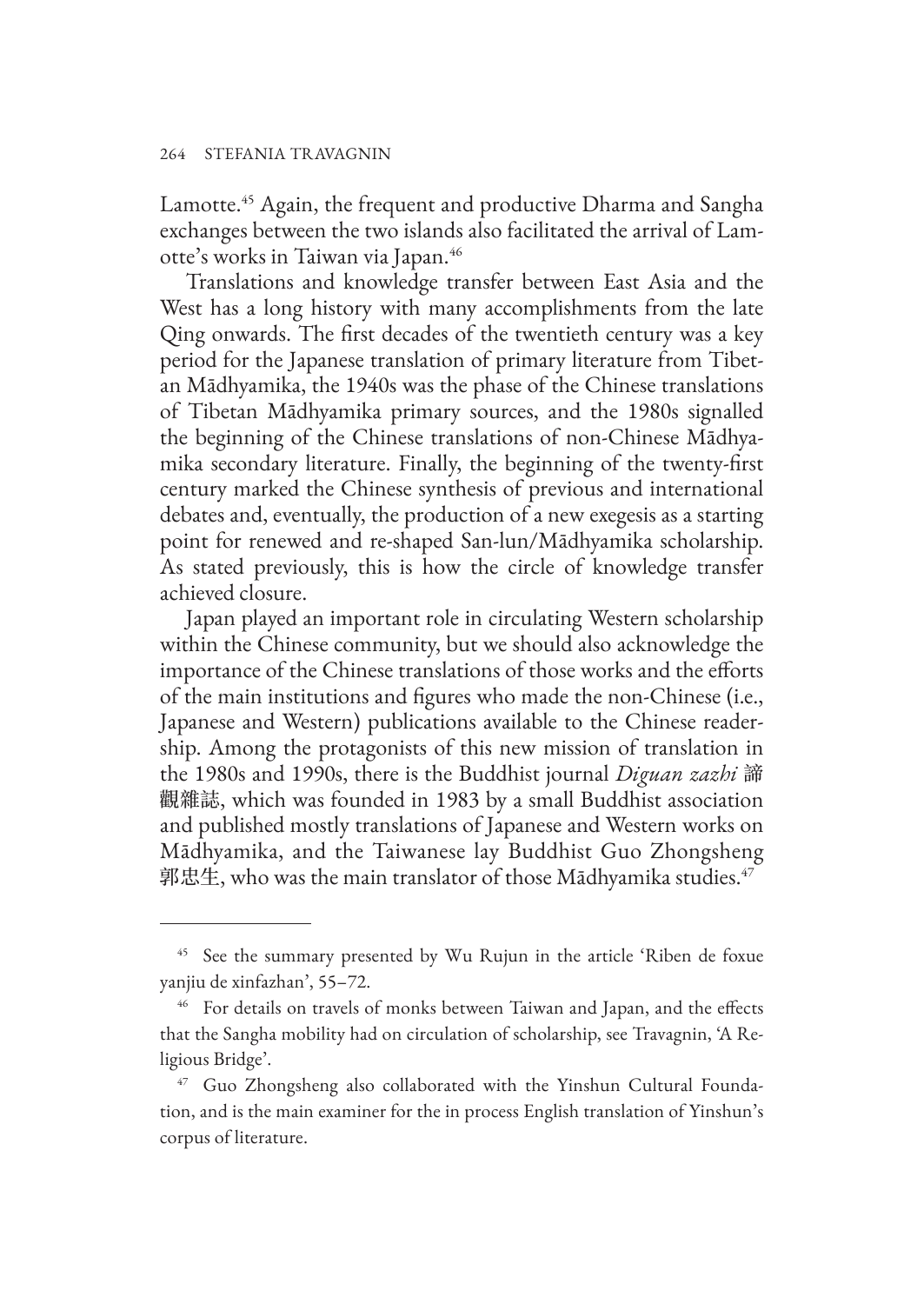Published by the Beiguang wenjiao jijinhui 悲廣文教基金會 (Beiguang Cultural Foundation) at Lingshan monastery 靈山寺, *Diguan* was first distributed as a monthly (1983–1987) and later as a quarterly journal (1987–1996). The publication of the journal was interrupted in 1996 for financial reasons. In 1997, it was replaced by the quarterly *Zhengguan zazhi* 正觀雜誌, which did not focus on translations of only Mādhyamika related works, but also published research articles on any aspect of Buddhism, including Mādhyamika.

The new mission of translation was not limited solely to Lamotte. *Diguan* also published the Chinese translation of works on Mādhyamika by scholars such as Richard Robinson,<sup>48</sup> A. K.

<sup>48</sup> Several chapters from Robinson's *Early Mādhyamika in India and China* (University of Wisconsin Press, 1978) have been translated into Chinese by Darong 大容 and Tanting 曇听, and have been published in *Diguan*: 'The Lineage of the Old Three Treatise Sect' [Gu sanlunzong de chuancheng (two parts) 古三論宗的傳承 (上, 中)], trans. Darong, *Diguan*, no. 5–6 (September–October 1983); 'Prajna has no knowing' [*Banruo wu zhi lun* zhu 《般若無 知論》註], trans. Darong, *Diguan*, no. 7 (November 1983): 212–21; 'Emptiness of the Non-absolute' [Sengzhao *Buzhen kong lun* zhu 僧肇《不真空論》註], trans. Darong, *Diguan*, no. 8 (December 1983): 222–26; 'Things do not shift' [Sengzhao *Wu bubian lun* zhu 僧肇《物不遷論》註], trans. Darong, *Diguan*, no. 9 (January 1984): 228–34; 'The Chief Ideas of the Mahāyāna: The Four Marks' [Huiyuan ji Jiumoluoshi zhi *Dacheng dayi zhang lun sixiang* zhu 慧遠 及鳩摩羅什之《大乘大義章論四相》註], trans. Darong, *Diguan*, no. 10 (February 1984): 181–83; 'Seng-jui' [Shi Sengrui 釋僧叡], trans. Darong, *Diguan*, no. 11 (March 1984): 115–22; 'The Chief Ideas of the Mahāyāna: Suchness, Dharma-nature, and Reality-limit' [Huiyuan ji Jiumoluoshi zhi *Dacheng dayi zhang*—zhi lun ru, faxing, zhenji 慧遠及鳩摩羅什之《大乘大義章》之「論如、法 性、真際」], trans. Darong, *Diguan*, no. 11 (March 1984): 184–86; 'The Chief Ideas of the Mahāyāna: The Emptiness of Division into Parts' [Luoshi yu Huiyuan *Dacheng dayi zhang*—lun fen pokong zhu 羅什與慧遠《大乘大義章》(論分 破空)註], trans. Darong, *Diguan*, no. 13 (May 1984): 191–95; 'The Chief Ideas of the Mahāyāna: Existence of Real Dharmas' [Luoshi yu Huiyuan *Dacheng dayi zhang*—lun shi fa you zhu 羅什與慧遠《大乘大義章》(論實法有)註], trans.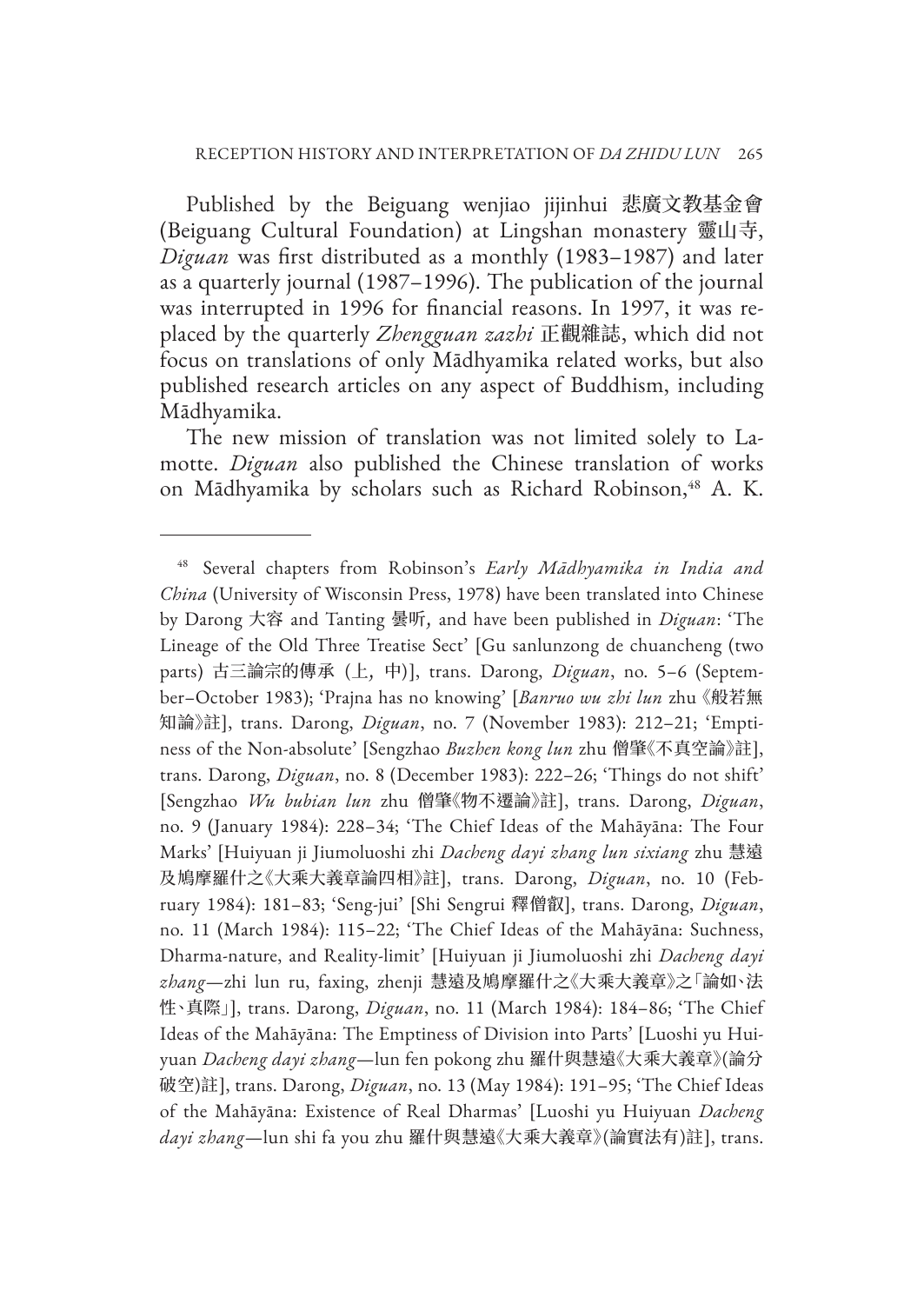Warder,<sup>49</sup> M. D. Eckel,<sup>50</sup> N. Katz,<sup>51</sup> R. F. Olson,<sup>52</sup> and K. V. Ramanan.<sup>53</sup> Besides the large amount of translation, *Diguan* published a special issue on Nāgārjuna and Mādhyamika to prove the main intent of the journal.54

Tanting, *Diguan*, no. 13 (May 1984): 187–90; 'Preface to the Twelve Topic Treatise' [Sengrui *Shi'er men lun xu* zhu 僧叡《十二門論序》註], trans. Tanting, *Diguan*, no. 14 (June 1984): 209–09; 'Early Indian Madhyamaka' [Yindu zaoqi zhongguan xuepai 印度早期中觀學派 1–7], trans. Tanting, *Diguan*, no. 17–23 (September 1984–March 1985); 'Preface to the Hundred Treatise' [Shi Sengzhao *Bailun xu* zhu 釋僧肇《百論序》註], trans. Darong, *Diguan*, no. 19 (November 1984): 210–11; 'Preface to the Middle Treatise' [Shi Sengzhao *Zhonglun xu* zhu 釋僧肇《中論序》註], trans. Darong, *Diguan*, no. 20 (December 1984): 206–07; 'Preface to the Abridged Great Perfection of Wisdom Treatise' [Shi Huiyuan *Da zhidu lun chao xu* zhu 釋慧遠《大智度論抄序》註], trans. Darong, *Diguan*, no. 22 (February 1985): 200–05; 'Seng-chao' [Shi Sengzhao 釋僧肇 1–5], trans. Tanting, *Diguan*, no. 25–29 (May–September 1985); 'Questions and methods' [Yindu yu Zhongguo zaoqi zhongguan sixiang 印度與中國早期中觀思想 1–3], trans. Tanting, *Diguan*, no. 30–32 (October–December 1985); and 'Hui-yuan' [Shi Huiyuan 釋慧遠], trans. Tanting, *Diguan*, no. 47 (March 1987): 96–114.

<sup>49</sup> Warder, A. K., 'Is Nāgārjuna a Mahāyānist?' [Longshu shi dacheng sixiangzhe ma? 龍樹是大乘思想者嗎?], trans. Ying Guyue 映古月, *Diguan*, no. 12 (April 1984).

<sup>50</sup> Eckel, Malcolm D. 'Bhavaviveka and the early Madhyamaka theories of language' [Qingbian yu zaoqi zhongguan xuepai zhi yuyan lilun 清辨與早期中觀學 派之語言理論], trans. Darong, *Diguan*, no. 24 (April 1985).

<sup>51</sup> Katz, N. 'An appraisal of the Svatantrika-Prasangika debates' [Zhongguan yingchengpai yu zixupai zhenglun pingyi 中觀應成派與自續派諍論評議], trans. Fashi 法施, *Diguan*, no. 24 (April 1985).

<sup>52</sup> Olson. 'Candrakirti's critique of Vijnanavada' [Yuecheng dui weishizong de piping 月稱對唯識宗的批評], trans. Fayu 法雨, *Diguan*, no. 32 (December 1985).

<sup>53</sup> Ramanan, K. V. 'Life and work of Nāgārjuna' [Longshu pusa zhi shengping yu zhuzuo shuyao 龍樹菩薩之生平與著作述要], trans. Tanting, *Diguan*, no. 50 (July 1987).

<sup>54</sup> See *Diguan*, no. 12 (April 1984): it also includes Yinshun's essay 'Zhong lun de tese' 中論的特色.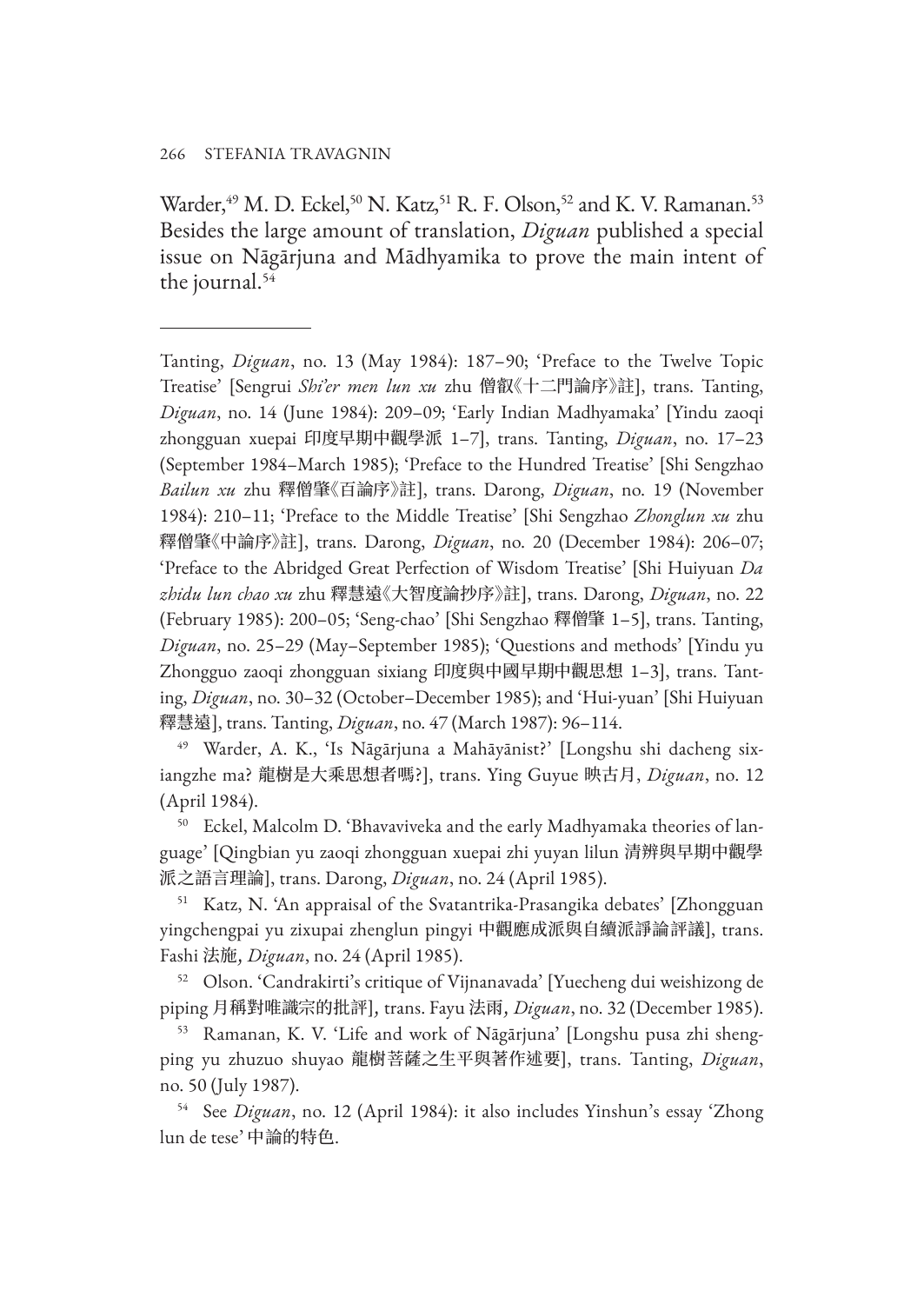From 1990 to 1992, *Diguan* published the translation of eight sections from Lamotte's *Le Traité de la Grande Vertu de Sagesse*  (tome I and III), each authored by Guo Zhongsheng.55 The translation of other works by Lamotte and even the publication of a short biography of his, demonstrates that Lamotte was held in high esteem within the recent Chinese Buddhist scholarship.<sup>56</sup> This is one of the very first Western scholars who received serious attention within the Buddhist 'insider' community and not with the purpose of defaming 'outsider' scholarship.

<sup>55</sup> Sections translated by Guo: '*Da zhidu lun* zhi zuozhe jiqi fanyi (fanwen yi *Da zhidu lun* disan ce xuwen)' 《大智度論》之作者及其翻譯——法文譯《大智度 論》第三冊序文 (Lamotte, tome III, 'Introduction', v–lv), *Diguan*, no. 62 (July 1990): 97–179; '*Da zhidu lun* chu pin. Diyi zhang. *Da zhidu lun* zhi yuanqi' 《大智度論》初品(第一章)——《大智度論》之緣起 (Lamotte, tome I: 3–55), *Diguan*, no. 63 (October 1990): 1–118; '*Da zhidu lun* chu pin. Dier zhang. "Ru shi wo wen yi shi"' 《大智度論》初品(第二章)——「如是我聞一時」 (Lamotte, tome I: 56–79), *Diguan*, no. 64 (January 1991):1–36; '*Da zhidu lun* chu pin. Disan zhang. Shi zong shuo ru shi wo wen yi shi' 《大智度論》初品(第三章)——釋總說「如 是我聞一時」 (Lamotte, tome I: 80–114), *Diguan*, no. 65 (April 1991): 31–89; '*Da zhidu lun* chu pin. Disi zhang. Shi poqiepo' 《大智度論》初品(第四章)——釋婆伽 婆 (Lamotte, tome I: 115–61), *Diguan*, no. 66 (July 1991): 37–106; '*Da zhidu lun* chu pin. Diwu zhang. Shi zhu wangshecheng' 《大智度論》初品(第五章)——釋 住王舍城 (Lamotte, tome I: 162–97), *Diguan*, no. 67 (October 1991): 81–143; '*Da zhidu lun* chu pin. Diliu zhang. Shi chu pin zhong gong mohe biqiu seng' 《大智度論》初品(第六章)——釋初品中共摩訶比丘僧 (Lamotte, tome I: 198– 231), *Diguan*, no. 68 (January 1992): 37–84; '*Da zhidu lun* chu pin. Diqi zhang. Bie shi chu pin zhong san zhong yi' 《大智度論》初品(第七章)——別釋初品中三眾 義 (Lamotte, tome I: 232–34), *Diguan*, no. 69 (April 1992): 1–4; and '*Da zhidu lun* chu pin. Diba zhang. Shi chu pin zhong pusa' 《大智度論》初品(第八章)——釋 初品中菩薩 (Lamotte, tome I: 235–08), *Diguan*, no. 69 (April 1992): 5–106.

<sup>56</sup> Lamotte's biography, titled 'Etienne Lamotte (1903–1983) zhi shengping yu zuopin 之生平與作品', was published in January 1991 in *Diguan*, no. 64: 145–62. In the same year, Lamotte's *L'Enseignement de Vimalakīrti* (Louvain: 1962) was translated by Guo Zhongsheng and published by the Diguan Press (Diguan zazhi she 諦觀雜誌社).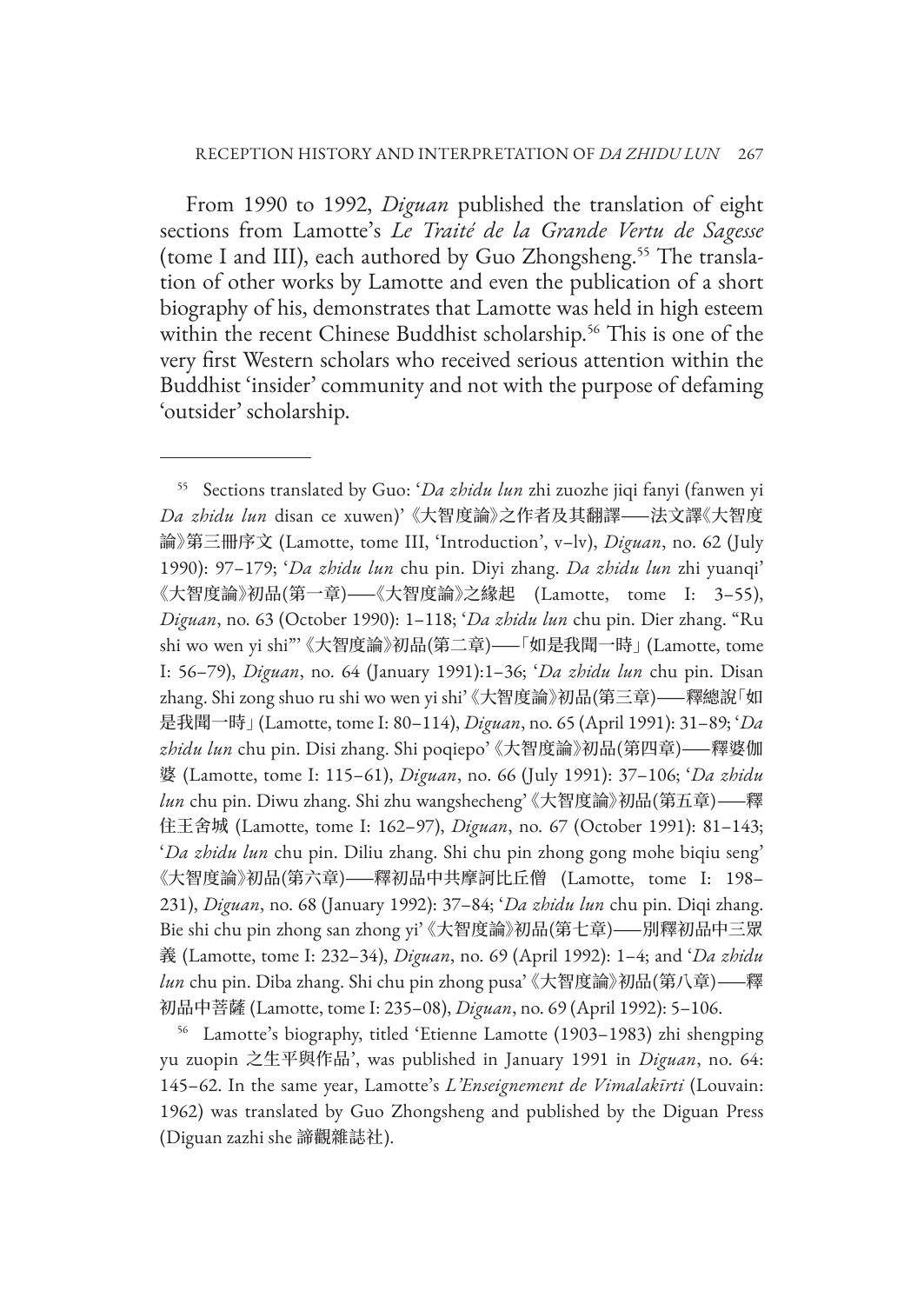#### 268 STEFANIA TRAVAGNIN

Lamotte translated the *Taishō* version of the text and we also know that he had no opportunity to confront that text with the Dunhuang version. All the non-*Taishō* elements he knew came from the notes included in the *Taishō*. 57 Guo Zhongsheng, for his translation of the *Traité*, used both the *Taishō* and Yinshun's edition of the text.58 This fact reveals the Chinese attempt to confront the two authorities of Lamotte with Yinshun and, from a different perspective, the aim to put Yinshun's and the *Taishō* editions side by side. Guo also added some (though not many) annotations himself, which include linguistic and historic observations and references to sources (by Yinshun and others) that either Lamotte had not written or were published after Lamotte's publications.

# IV. A New Global '*Da zhidu lun* Scholarship' Made in Taiwan: the Post-Lamotte and Post-Yinshun Era

Following what has been argued so far, we can see three phases of development in the history of the *Da zhidu lun* scholarship, a history that started with the presence of a few regional schools and evolved into the production of a more global and interactive school. A first phase, with its apex in the 1970s, consisted of the creation of a few streams, or even 'schools', which evolved in relative isolation and without mutual confrontation. Overall, the differences in doctrinal and textual approaches and discrepancies in defining authorship and translation of the text gave birth to two major groups. The first half of the second section (II.1 and II.2) of this article analysed this first phase.

<sup>57</sup> Demiéville, 'Review of E. Lamotte, *Le traité de la Grande Vertu de Sagesse de. Nagarjuna*, Tome II'.

<sup>58</sup> In the 'notes from the translator' (*yizhe shuoming* 譯者說明) that were added before all the translations, Guo Zhongsheng stated that his translation was based on a cross-check of three editions of the scripture: (1) Lamotte's French version (*la ben* 拉本); (2) *Taishō* text (*dazheng* 大正); (3) Yinshun's new edition (*yin ben* 印本).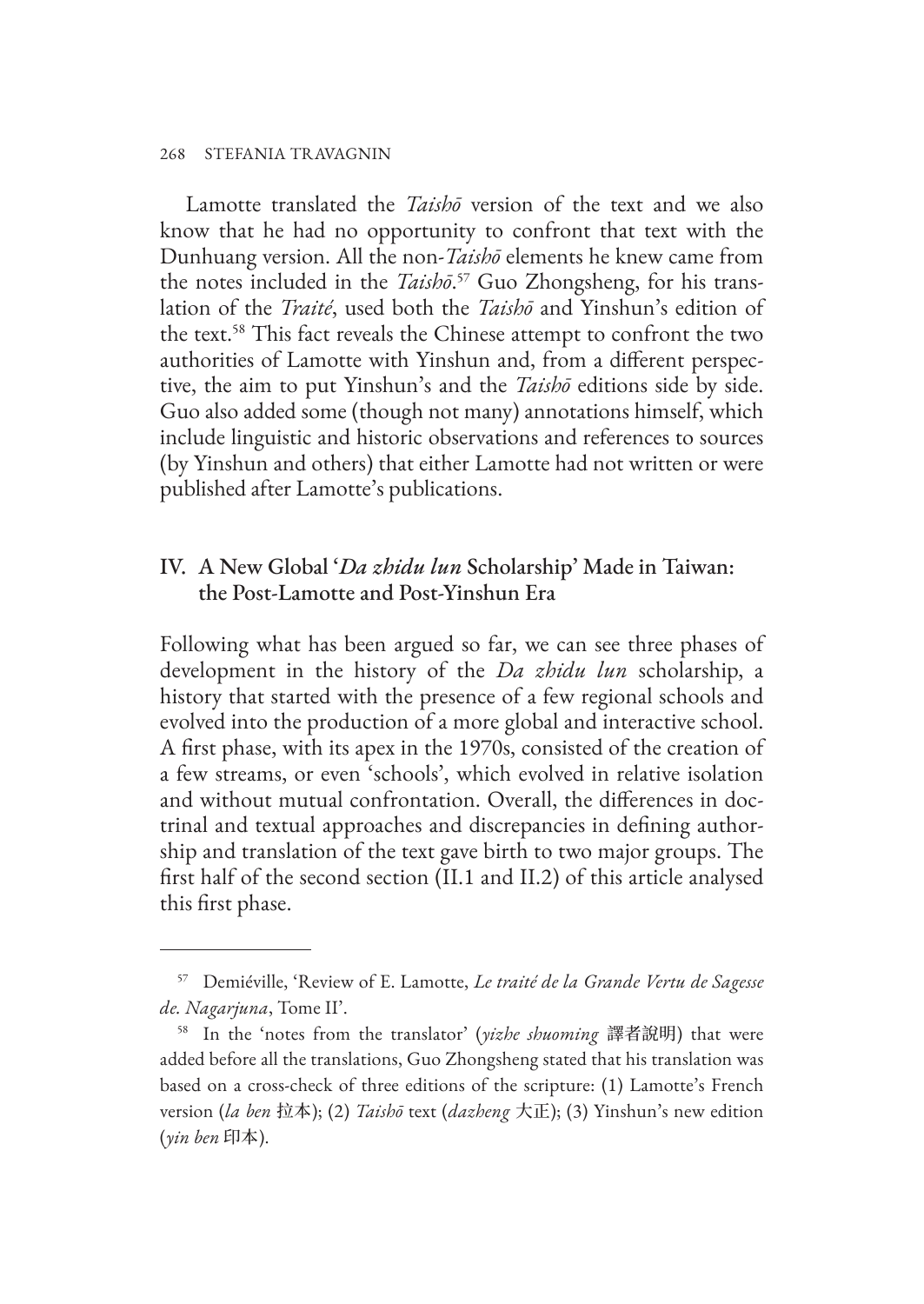In the 1980s and 1990s a second phase of *Da zhidu lun* scholarship began. This is the first point of encounter and constructive confrontation, on Chinese soil, among all those (mostly) isolated voices. This is also the time when Western and Japanese voices were translated into Chinese, and the time of the first Chinese reactions and partial translation of those reactions. During this phase, non-Chinese academia made a serious impact on Chinese scholarship. We also see the emergence and enshrinement of authorities, somehow leading figures from those 'schools' that developed in the first phase. Lamotte and Yinshun became two important, yet discrepant, reference points for the study of *Da zhidu lun* during this time. The second half of the second section (II.3 and II.4) and the third section (III) of this article concerns this second phase.

The Chinese translation of Western works on *Da zhidu lun* completed in Taiwan in 1980s and 1990s, and the response by Yinshun to Lamotte and Japanese scholars on authorship and translation of *Da zhidu lun* in the same years, were the roots of a third new stage of study on the text in question. This new, third phase produced the first achievements and written results in the late 1990s, and especially later in the early twenty-first century. These accomplishments rely not only on the *Taishō* or previous canonical editions of the text, but also consider those canonical editions in parallel with Lamotte's and Yinshun's works. This third phase, then, involves the almost 'canonisation' of the leading figures that were already enshrined as such in the second phase of the *Da zhidu lun* scholarship. Only a few years ago, the same monk Houguan conducted a new doctrinal and philological study of the text on the basis of the *Taishō* and Yinshun's edition, with critical cross-reference to both Yinshun's and Lamotte's annotations and previous canonical editions. Houguan's efforts are now published in the seven-volume Chinese oeuvre *Da zhidu lun jiangyi* 大智度論講義. 59 These volumes structure and propose *Da zhidu lun* according to Yinshun's notes and edition. However, footnotes refer to Lamotte and all the voices that emerged in the first phase of the history

<sup>59</sup> See also this earlier publication, the index and synoptic reading by Houguan and Guo, 'Da zhidu lun zhi'.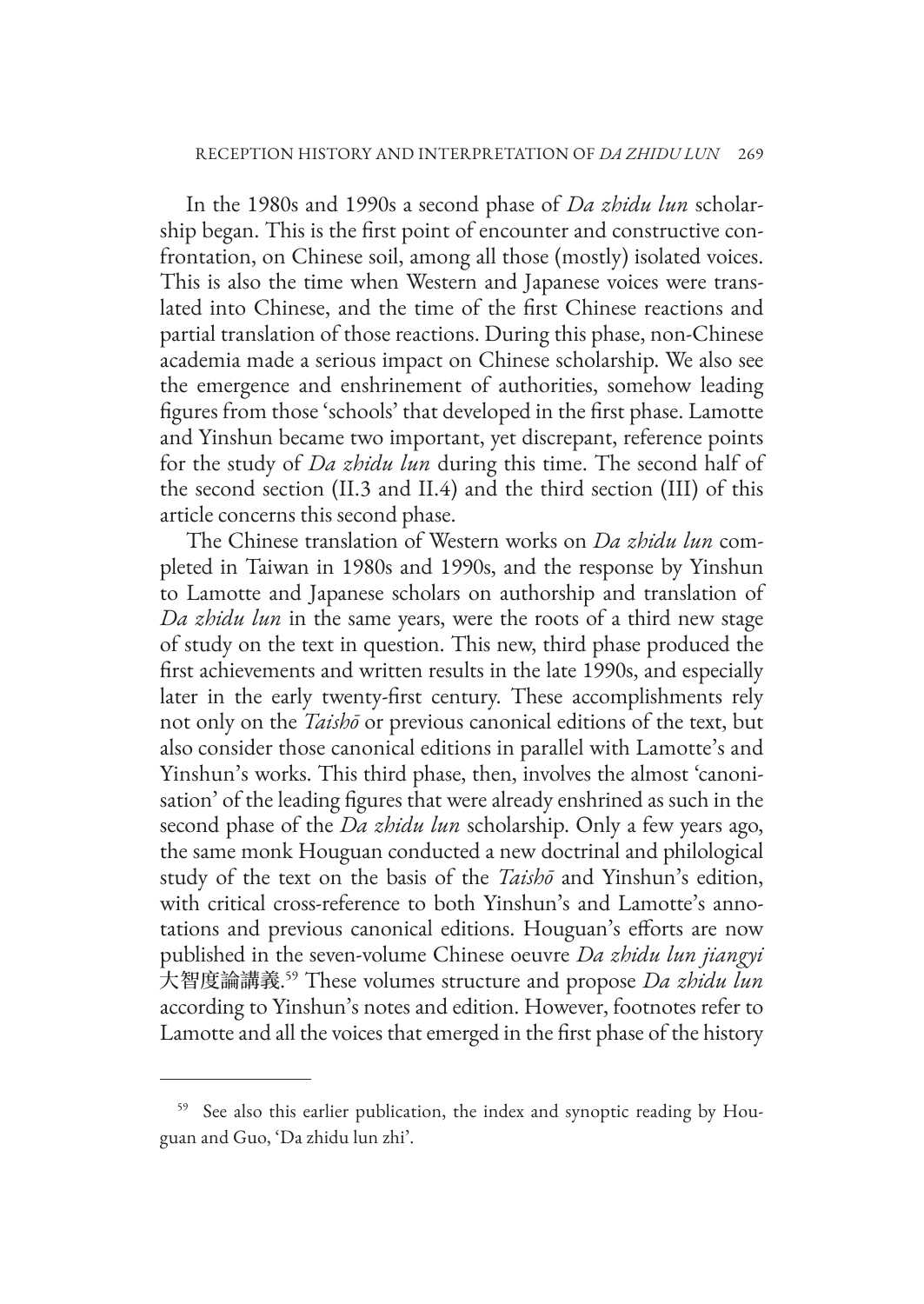#### 270 STEFANIA TRAVAGNIN

of *Da zhidu lun* scholarship. As it stands, this work is the ultimate result of the merging of the European and East Asian scholarship on the text, the closure of the cycle of knowledge transfer, and definitely shows the impact of European Buddhist studies on Chinese Buddhology, as well as its integration in the Chinese academic arena.

Finally, the cross-reference to previous works resulted not only into new philological editions of the text, but also in new doctrinal and historical discussion on it. For instance, see Chou Po-kan's article and his new conclusions on authorship and the Chinese intellectual background of the scripture. Regardless, the unsolved debate on authorship and translation of the text still continues.

## Conclusion: Translation and Interpretation Patterns in the Development of Buddhist Studies

This chapter outlined the history of how the study of a Buddhist text and related doctrines developed in different regions, produced by varying authorities and carried out by those authorities-based scholarly networks. The overall global '*Da zhidu lun* scholarship' developed through three phases. Each phase is defined by a more or less mutual engagement among those scholarly networks and a different degree of emphasis and authority placed on the figures at the roots of those scholarly networks.

The history of this textual, translational and doctrinal study can be read as a discourse of interpretations, which developed first in parallel and later in mutual exchange and cross-reference. The distance between the various positions and the claims made by the different voices all converge in the tension between the 'model reader' and the 'empirical reader' that Eco discussed in his work. In fact, although each of those voices claim to be 'model reader' and analyse the text in a way that was 'faithful' to the text *per se*, they were all 'empirical readers' in that they were driven by their own specific contexts. For example, Lamotte was translating *Da zhidu lun* to understand the context of Indian Buddhism, which was his main interest. Whereas, Yinshun was reading *Da zhidu lun* to understand a particular phase of Indian Buddhism, the one of early Mādhyamika, which was the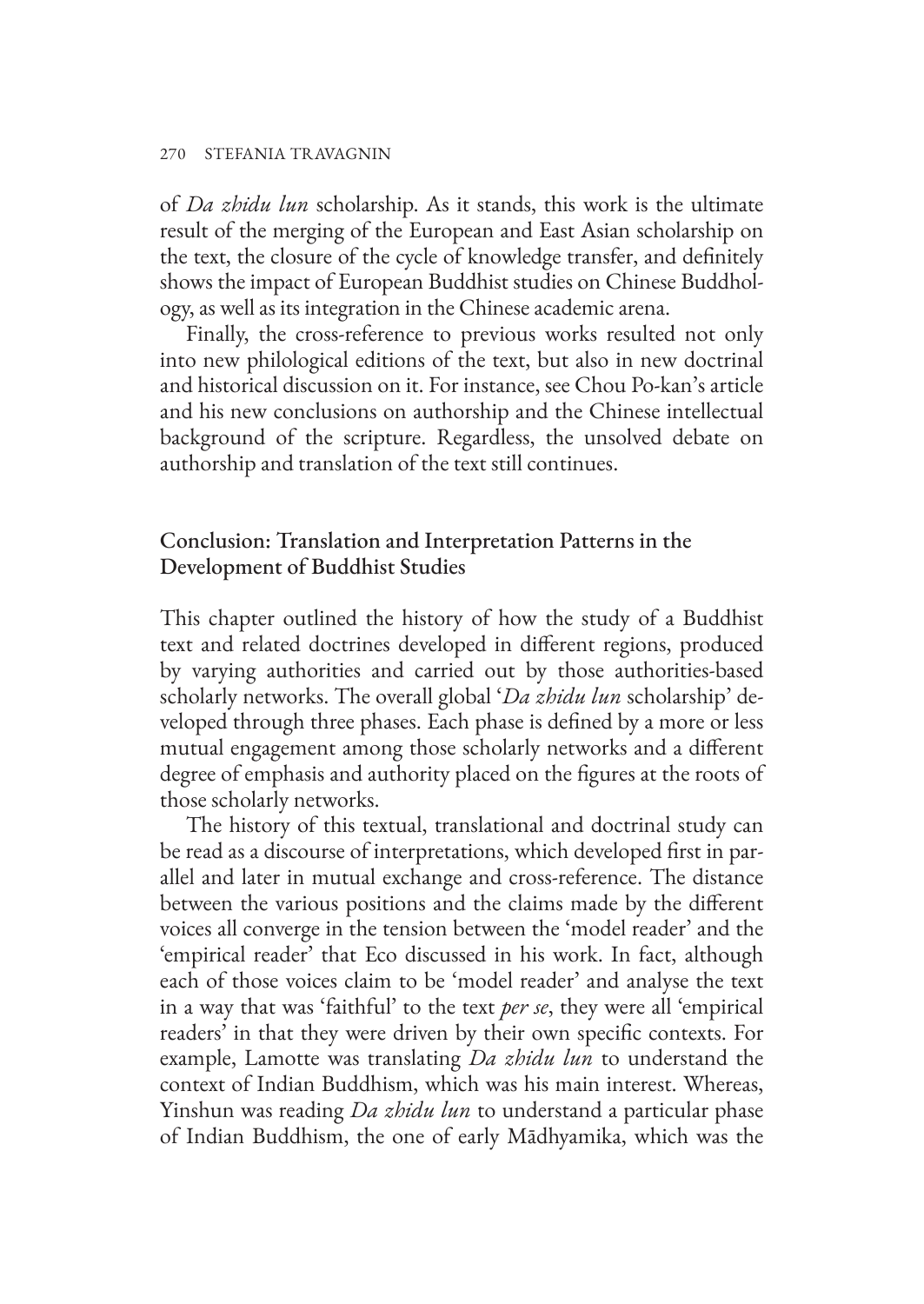focus of his work. At the same time, Lamotte was also influenced by the European academic context he was in and the local understanding of Nāgārjuna, while Yinshun was a Chinese Buddhist monk proposing the traditional Chinese view on Nāgārjuna's authorship of the text. The other voices involved in the *Da zhidu lun* scholarship all play into this pressure, between their claim of being 'model readers' and the reality of acting as 'empirical readers'. Here we can detect the limits of their interpretations. However, the increased improvement of encounter and constructive dialogue between those scholarly networks will gradually blur these limits and create a more advanced type of reader who can merge and resolve the tensions experienced so far.

# **Bibliography**

#### Primary Source

Nāgārjuna. *Da zhidu lun* 大智度論 [Commentary on the Great Perfection of Wisdom]. Translated by Kumārajīva. *T* no.1509, 25.

#### Secondary Sources

- Barrett, T. H. 'Erik Zürcher, 1928–2008: Buddhism and the European Understanding of China'. *The China Quarterly*, no. 196 (2008): 919–23.
- Bechert, Heinz. 'Étienne Lamotte (1903–1983)'. *Journal of the International Association of Buddhist Studies* 8, no. 2 (1985): 151–56.
- ———. 'In Memoriam Étienne Lamotte (1903–1983)'. *Numen* 32, no. 1 (1985): 119–29.
- Chou Po-kan. 'The Problem of the Authorship of the *Mahāprajñāpāramitōpadeśa*: A Re-examination'. *Taida lishi xuebao* 臺大歷史學報 [Historical inquiry], no. 34 (2004): 281– 327.
- Conze, Edward. *The Prajñāpāramitā Literature*. Tokyo: Reiyukai, 1978.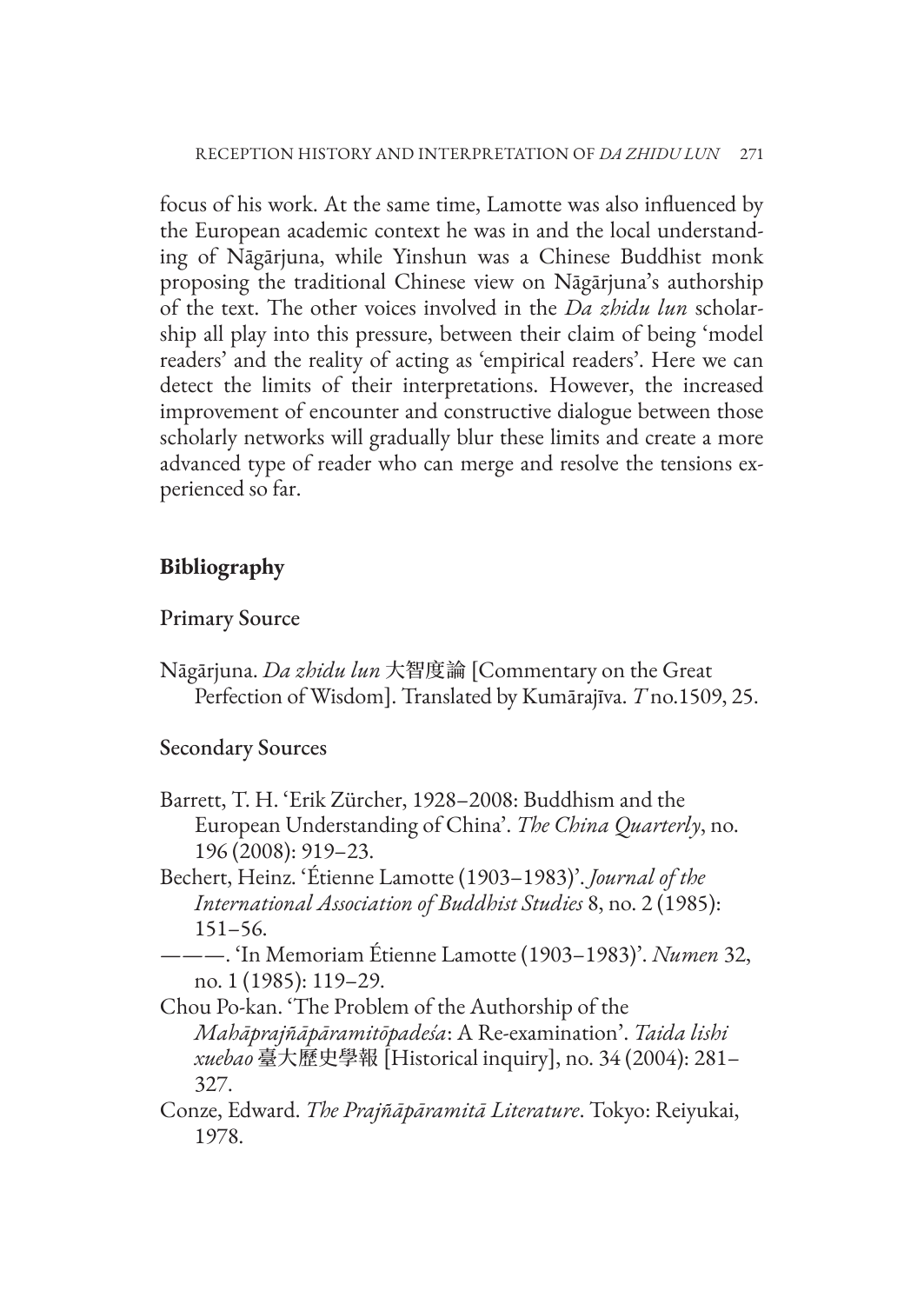- 272 STEFANIA TRAVAGNIN
- de Jong, J. W. 'Review of Étienne Lamotte, *Traité de la Grande Vertu de Sagesse de Nāgārjuna III*' [Treatise on the Great Perfection of Wisdom by Nagarjuna]. *Asia Minor* 17 (1971): 105–12.
- Demiéville, Paul. 'Review of E. Lamotte, *Le traité de la Grande Vertu de Sagesse de Nagarjuna* (*Mahaprajnaparamitasastra*), Tome II, Louvain 1949' [Review of E. Lamotte, Treatise on the Great Perfection of Wisdom by Nagarjuna]. *Journal Asiatique* [Asiatic Journal] (1950): 375–95.
	- ———. 'Review of Lamotte's *Le Traité tome III*'. *T'oung Pao* 57, no. 1/4 (1971): 144–47.
- Durt, Hubert. 'Le Traité de la Grande Vertu de Sagesse et l'Histoire du Bouddhisme Indien d'Étienne Lamotte' [The Treatise of the Great Perfection of Wisdom and Étienne Lamotte's History of Indian Buddhism]. In *Premier Colloque Etienne Lamotte (Bruxelles et Liège 24–27 septembre 1989)* [First Étienne Lamotte Colloquim: Brussels and Liège September 24–27, 1989], 1–16. Louvain: Peeters, 1993.
- Eckel, Malcolm D. 'Bhavaviveka and the early Madhyamaka theories of language'. *Philosophy East and West* 28, no. 3 (1978): 323–37. Translated by Darong as 'Qingbian yu zaoqi zhongguan xuepai zhi yuyan lilun' 清辨與早期中觀學派之語言理論 (*Diguan* 諦觀, no. 24, April 1985).
- Eco, Umberto. 'Interpretation and history'. In *Interpretation and Overinterpretation*, edited by Stefan Collini, 23–44. Cambridge: Cambridge University Press, 1998.
- ———. *The Limits of Interpretation*. Bloomington: Indiana University Press, 1990.
- ———. 'Overinterpreting texts'. In *Interpretation and Overinterpretation*, edited by Stefan Collini, 45–66. Cambridge: Cambridge University Press, 1998.
- Editorial. 'Etienne Lamotte (1903–1983) 之生平與作品' [Etienne Lamotte (1903–1983) Life and Works]. *Diguan* 諦觀, no. 64 (January 1991): 145–62.
- Editorial. '*Chongyin Da zhidu lun* ji jiang sha qing wen shi' 重印 大智度論即將殺青問世 [Reprint of *The Treatise on the Great Perfection of Wisdom* is About to Be Released]. *Putishu* 菩提樹, no. 324 (1979): 52.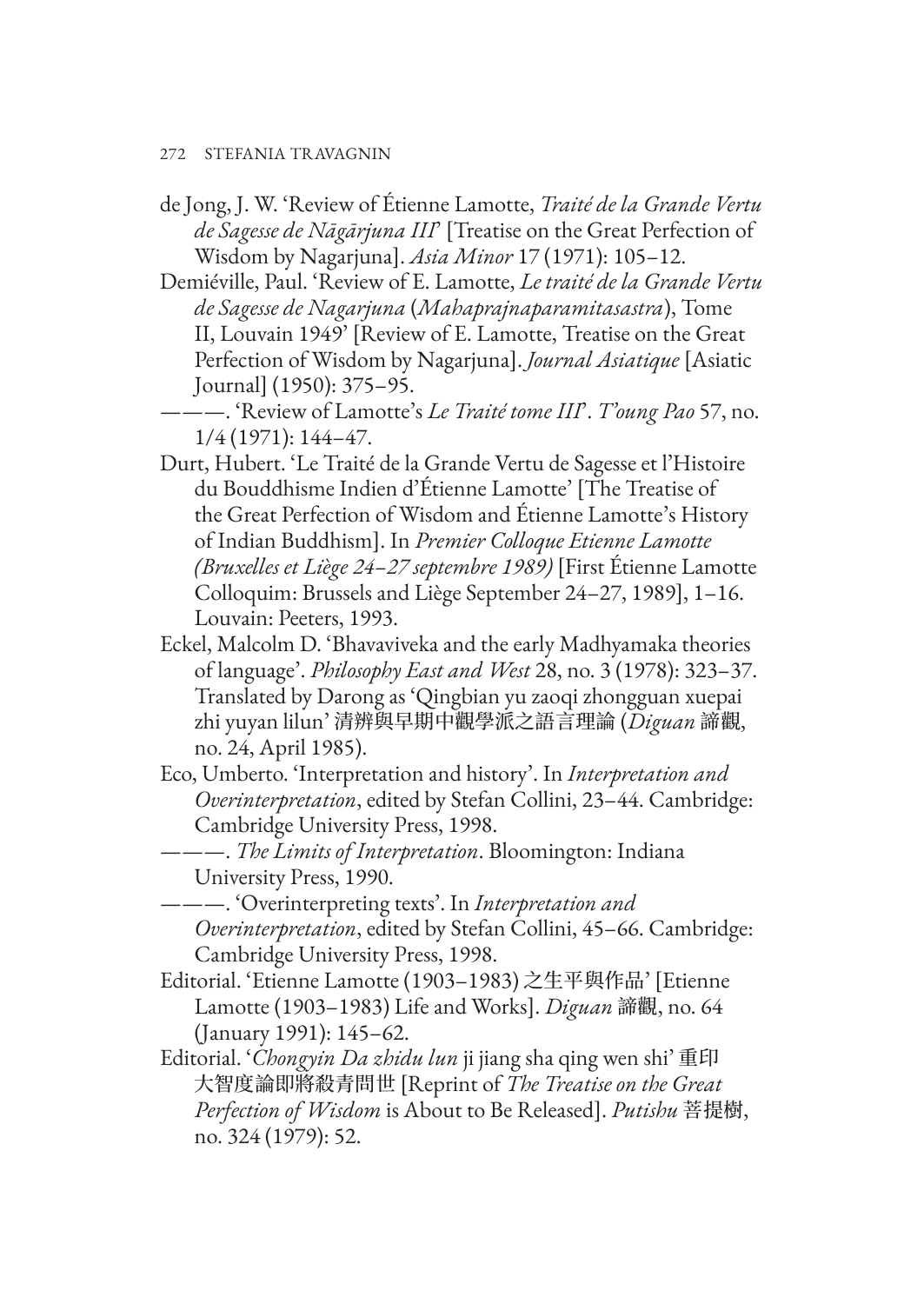Editorial. '*Da zhidu lun* zhou shao seng duo' 大智度論粥少僧多. *Putishu* 菩提樹 [Bodhedrum], no. 325 (1979): 53.

Hikata Ryūsho 干潟龍祥. '*Dai chido ron* no kyosha ni tsuite' 大智度 論の著者について [On the author of *The Treatise on the Great Perfection of Wisdom*], *Indogaku Bukkyōgaku kenkyū* 印度学佛教 学研究 [Journal of Indian and Buddhist Studies] 7, no. 1 (1958): 1–12.

- Hirakawa Akira 平川彰. 'Jūjūbibasharon no kyosha ni tsuite' 十住 毘婆沙論の著者について [On the author of the *Shizhu piposha lun*]. *Indogaku Bukkyōgaku kenkyū* 印度学佛教学研究 [Journal of Indian and Buddhist Studies] 5, no. 2 (1957): 176–81.
- Houguan 厚觀, ed. *Da zhidu lun jiangyi* 大智度論講義 [Lecture Notes on *The Treatise on the Great Perfection of Wisdom*]. Zhubei: Yinshun wenjiao jijinhui 印順文教基金會, 2014–2015. ———, ed. *Yinshun Da zhidu lun biji* 印順《大智度論》筆記 [Yinshun's Notes on *The Treatise on the Great Perfection of*
- *Wisdom*], 2 vols. Xinzhu: Fuyuan foxueyuan 福嚴佛學院, 2004. Houguan 厚觀, and Guo Zhongsheng 郭忠生 eds. '*Da zhidu lun* zhi benwen xianghu suoyin' 《大智度論》之本文相互索引 [*Da zhidu lun* zhi cross index]. Special issue of *Zhengguan* 正觀 6, no. 9

- Hurvitz, Leon. '"Render Unto Caesar" in Early Chinese Buddhism: Hui-yüan's treatise on the exemption of the Buddhist clergy from the requirements of civil etiquette'. *Sino-Indian Studies* V, no. 4 (1957): 80–114.
- Kajiyama Yūichi 梶山雄一. *Daichidoron* 大智度論 [*The Treatise on the Great Perfection of Wisdom*]. Tokyo: Chūokoronsha, 1989.
- Katō Junshō 加藤純章. 'Raju to *Dai chido ron*' 羅什と『大智度 論』 [Kumārajīva and *The Treatise on the Great Perfection of Wisdom*]. *Indo Tetsugaku Bukkyōgaku* 印度哲学佛教学 [Journal of Indian and Buddhist Studies], no. 11 (1996): 32–58.
- Katō Junshō 加藤純章, and Hongyin 宏音, trans. '*Da zhidu lun* de shijie' 大智度論的世界 [The World of *The Treatise on the Great Perfection of Wisdom*]. *Diguan* 諦觀, no. 52 (1988): 1–47.

Katz, N. 'An appraisal of the Svatantrika-Prasangika debates'. *Philosophy East and West* 26, no. 3 (1976): 253–67. Translated by Fashi 法施 as 'Zhongguan yingchengpai yu zixupai zhenglun

<sup>(1998): 5–321.</sup>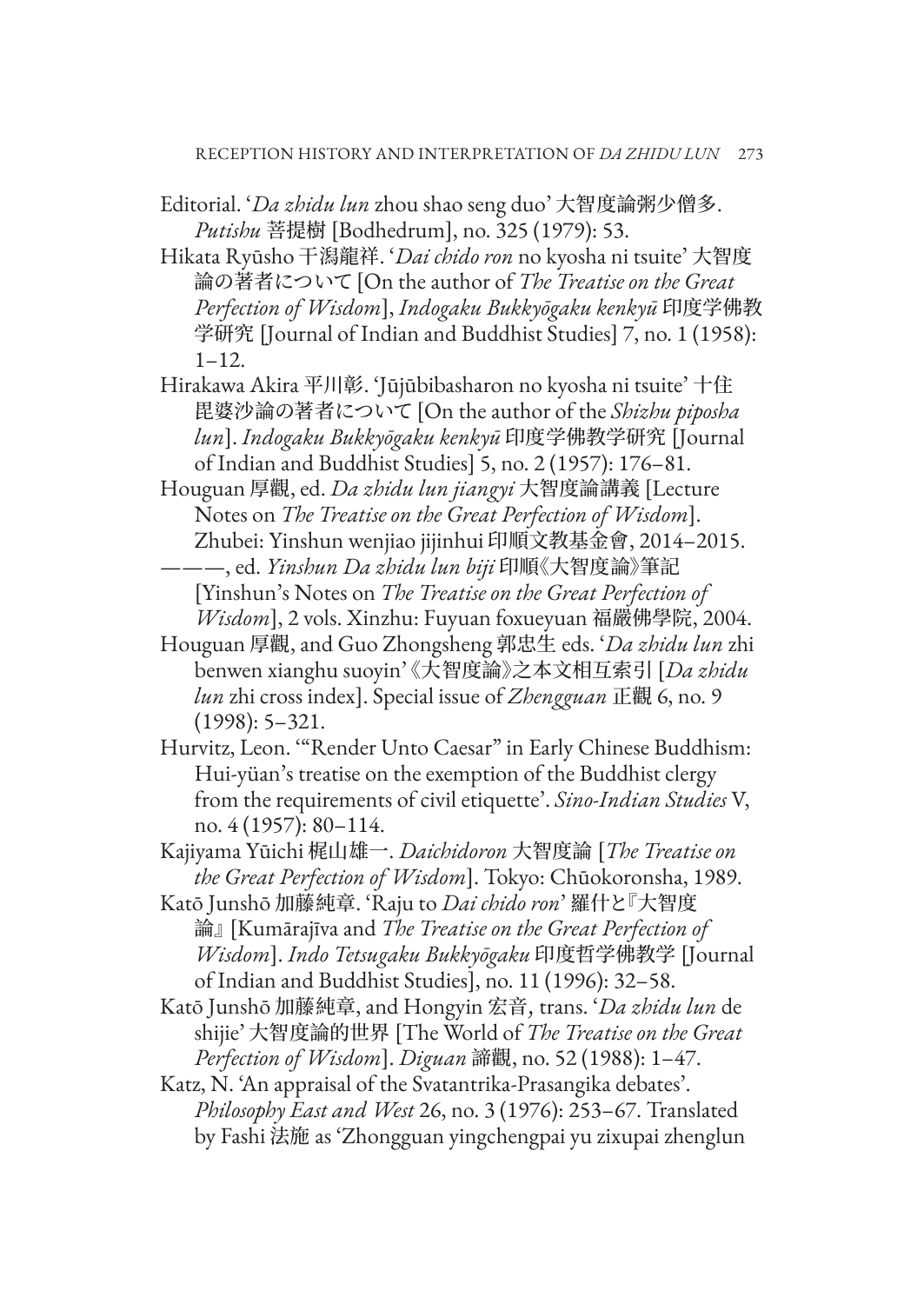pingyi' 中觀應成派與自續派者諍論評議 (*Diguan* 諦觀, no. 24, April 1985).

Lamotte, Étienne. 'La critique d'authenticité dans le bouddhisme' [Critique of Authenticity in Buddhism]. In *India Antiqua*, edited by Instituut Kern, 213–22. Leiden: Brill, 1947.

———. 'La critique d'interprétation dans le bouddhisme' [Critique of Authenticity in Buddhism]. *Annuaire de l'Institut de Philologie et d'Histoire Orientales et Slaves* 9 (1949): 341–61.

———. *Histoire du Bouddhisme Indien: Des Origines à l'Ère Saka* [History of Indian Buddhism: From the Origins to the Saka era]. Louvain: Publications de l'Institut Orientaliste de Louvain, 1958.

———. *Le Traite de la Grande Vertu de Sagesse de Nāgārjuna* (*Mahāprajñāpāramitāśāstra*) [The Treatise on the Great Perfection of Wisdom by Nagarjuna], Tome I–V. Louvain: Publications de l'Institut Orientaliste de Louvain, 1944–1981.

Mabbett, Ian. 'The Problem of the Historical Nāgārjuna Revisited'. *Journal of the American Oriental Society* 118, no. 3 (1998): 332–46.

- Miaolian 妙蓮. '*Da zhidu lun* jinban ji' 大智度論今版記 [Notes on the Modern Publication of *The Treatise on the Great Perfection of Wisdom*]. *Putishu* 菩提樹, no. 324 (1979): 52.
- Miyaji Kakue 宮地廓慧. 'A Viewpoint on the Textual Criticism of the Ta-chih-tu-lun'. *Ryūkoku Daigaku Ronsō* 龍谷大学論叢 [Journal of Ryūkoku University], no. 304 (1932): 514–42.

Mu Zongsan 牟宗三. *Foxing yu banruo* 佛性與般若 [Buddha Nature and Wisdom], 2 vols. Taipei: Xuesheng shuju 學生書局, 2004.

- Olson, Robert F. 'Candrakirti's critique of Vijnanavada'. *Philosophy East and West* 24, no. 4 (1974): 405–11. Translated by Fayu 法 雨 as 'Yuecheng dui weishizong de piping' 月稱對唯識宗的批評 (*Diguan* 諦觀, no. 32, December 1985).
- Pandeya, Ram Chandra. *Indian Studies in Philosophy*. Delhi: Motilal Banarsidass, 1977.

Ramanan, Krishniah V. 'Life and work of Nāgārjuna'. *In Nāgārjuna's Philosophy: As Presented in the Maha-Prajñāpāramitā-Sastra*. Delhi: Motilal Banarsidas, 1966: 25–37. Translated by Tanting as 'Longshu pusa zhi shengping yu zhuzuo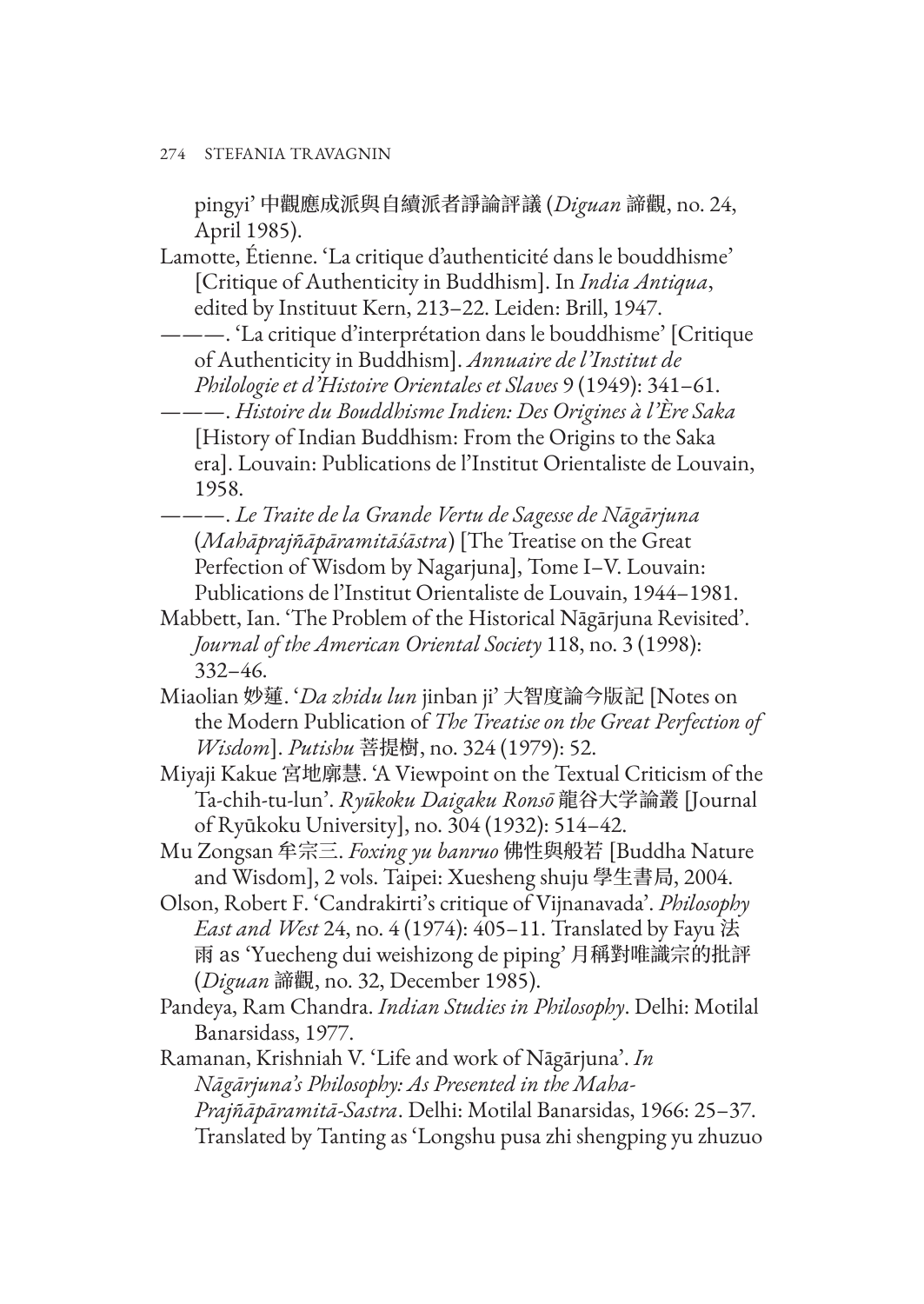shuyao' 龍樹菩薩之生平與著作述要 (*Diguan* 諦觀, no. 50, July 1987).

- ———. *Nāgārjuna's Philosophy: As Presented in the Maha-Prajñāpāramitā-Sastra*. Delhi: Motilal Banarsidass, 1966.
- Ruegg, David S. *The Literature of the Madhyamaka School of Philosophy in India*. Wiesbaden: Harrassowitz, 1981.
- Saigusa Mitsuyoshi. *Studien zum Mahāprajñāpāramitā(upadeśa) śāstra* [Studies on the Mahāprajñāpāramitā(upadeśa) śāstra]. Tōkyō: Hokuseido, 1969.
- Shi Changci 釋長慈. 'Yinshun daoshi *Da zhidu lun* biji zhi tese yu yingyong' 印順導師《大智度論》筆記之特色與應用 [Features and Applications of Yinshun's notes on *Da zhidu lun*]. In *Yinshun yu ren pusa xing' haixia liang'an xueshu huiyi* 印順導師與人菩 薩行大會手冊會議論文: 第六屆「印順導師思想之理論與實踐」 學術會議 [Venerable Yin Shun and the practice of Bodhisattva path in the human form conference handbook], 1–38. Taibei: Xuanzang daxue zongjiao xuexi 玄奘大學宗教學系, 2006.
- Shōjun Mano 真野正順 . *Daichidoron* 大智度論 [*The Treatise on the Great Perfection of Wisdom*]. Tōkyō: Daitō Shuppansha.
- Taddei, Maurizio. 'Reviewed Work: History of Indian Buddhism, from the origins to the Saka era by Étienne Lamotte, Sarah Webb-Boin, Jean Dantinn'. *East and West* 39, no. 1/4 (1989): 324–25.
- Takeda Kōgaku 武田浩学. *Daichidoron no kenkyū* 大智度論の研究 [Research on *The Treatise on the Great Perfection of Wisdom*]. Tokyo: Sankibō Busshorin, 2005.
- Travagnin, Stefania. 'A Religious Bridge: Dharma and Sangha Exchanges between Taiwan and Japan in the Post-Colonial Period.' Paper presented at *The XIXth World Congress of the International Association for the History of Religions*, March 2005, Tokyo.

———. 'Il Nuovo "Buddhismo per l'Umanità" (Renjian Fojiao) a Taiwan. Una nota sulla classificazione degli insegnamenti (*panjiao*) secondo il Maestro Yinshun' [The New "Buddhism for the Human Realm" (Renjian Fojiao) in Taiwan: A study of the classification of the doctrinal teachings (*panjiao*) of Master Yinshun's view]. *Cina* [China], no. 29 (2001): 65–102.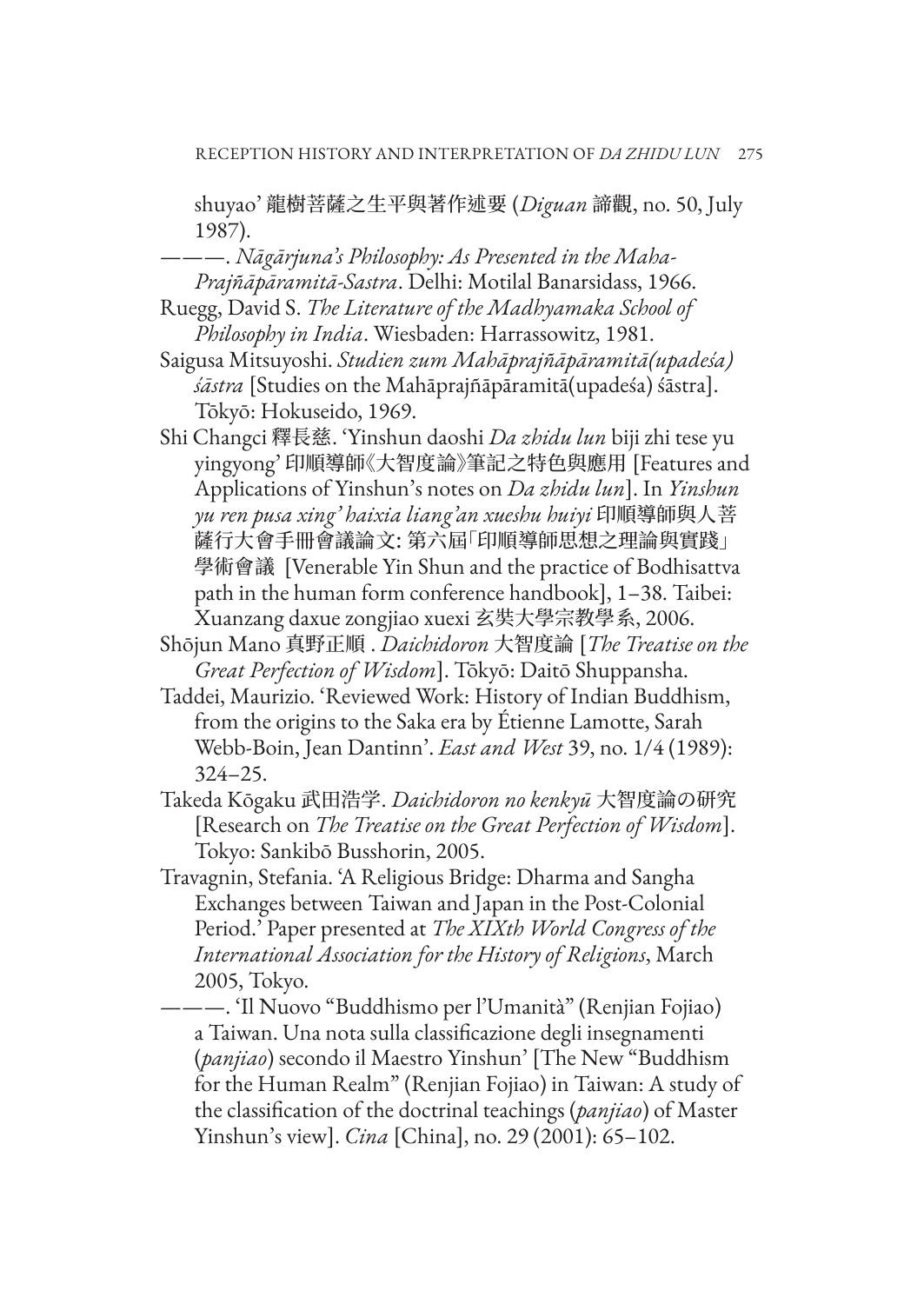- ———. 'The Mādhyamika Dimension of Yinshun. A Re-statement of the School of Nāgārjuna in Twentieth-Century Chinese Buddhism'. Ph.D. dissertation, Department of the Study of Religion, SOAS University of London, 2009.
	- ———. 'What is behind Yinshun's Re-statement of *Mūlamadhyamakakārikā*? Debates on the Creation of a New Mahāyāna in twentieth-century China'. *Buddhist Studies Review* 29, no. 2 (2012): 251–72.
- ———. *Yinshun and his Exposition of Mādhyamika: New Studies of the Da Zhidu Lun in Twentieth-century China and Taiwan*. London: Equinox Publishing Ltd, forthcoming.
- ———. 'Yinshun's Re-Assessment of *Shizhu piposha lun* 十住毘婆 沙論: A Madhyamaka-based Pure Land Practice in Twentiethcentury Taiwan'. *Contemporary Buddhism* 14, no. 2 (2013): 320–43.
- Tsukamoto Zenryū 塚本善隆. 'Kumajū no katsudō nendai ni tsuite' 鳩摩羅什の活動年代について [On the Time of Kumārajīva]. *Indogaku Bukkyōgaku Kenkyū* 印度学佛教学研究 [Journal of Indian and Buddhist Studies] 3, no. 2 (1955): 224–26.
- Waley, Arthur. *The Real Tripiṭaka: and other pieces*. London: Allen and Urwin, 1952.
- Warder, A. K. *Indian Buddhism*. Delhi: Motilal Banarsidass, 1970. ———. 'Is Nāgārjuna a Mahāyānist?' In *The Problem of Two Truths in Buddhism and Vedānta*, edited by Mervyn Sprung. Boston: D. Reidel Publishing, 1973. Translated by Ying Guyue 映古月 as 'Longshu shi dacheng sixiangzhe ma?' 龍樹是大乘思想者嗎? (*Diguan* 諦觀, no. 12, April 1984).
- Wu Rujun 吳汝鈞 (Ng Yu-kwan). 'Riben de foxue yanjiu de xin fazhan' 日本的佛學研究的新發展 [New Development of Buddhist Studies in Japan]. *Diguan* 諦觀, no. 72 (1993): 55–72.
- Yang Baiyi 楊白衣. 'Foxue yanjiu fa shuyao' 佛學研究法述要. In *Foxue yanjiu fangfa* 佛學研究方法 [Research Methods in Buddhist Studies], edited by Zhang Mantao 張曼濤, 22–33. Taipei: Dacheng wenhua chubanshe 大乘文化出版社, 1978.
- Yinshun 印順, ed. *Da zhidu lun biaodian ben* 大智度論標點本 [Punctuated Edition of *The Treatise on the Great Perfection of Wisdom*]. Hong Kong: Fo cijing si 佛慈淨寺, 1979.